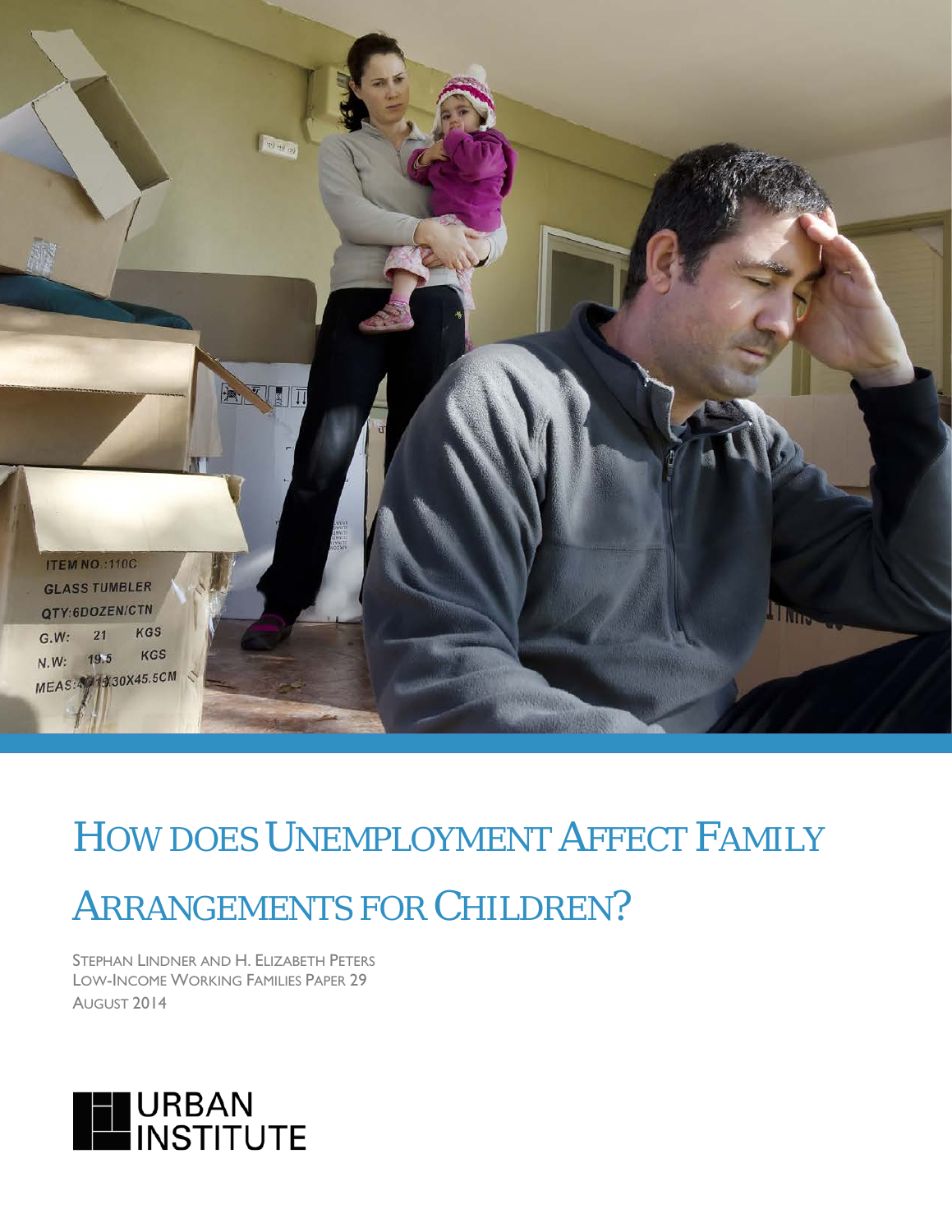Copyright © August 2014. Urban Institute. All rights reserved. Permission is granted for reproduction of this file, with attribution to the Urban Institute.

This report is part of the Urban Institute's Low-Income Working Families project, a multiyear effort that focuses on the private- and public-sector contexts for families' success or failure. Both contexts offer opportunities for better helping families meet their needs. The Low-Income Working Families Project is currently supported by the Annie E. Casey Foundation.

The nonpartisan Urban Institute publishes studies, reports, and books on timely topics worthy of public consideration. The views expressed are those of the authors and should not be attributed to the Urban Institute, its trustees, or its funders.

We would like to thank Tom Callan for excellent research assistance and participants of Urban's LIWF seminar series for helpful comments and suggestions.

Cover photo © ChameleonsEye/Shutterstock.com.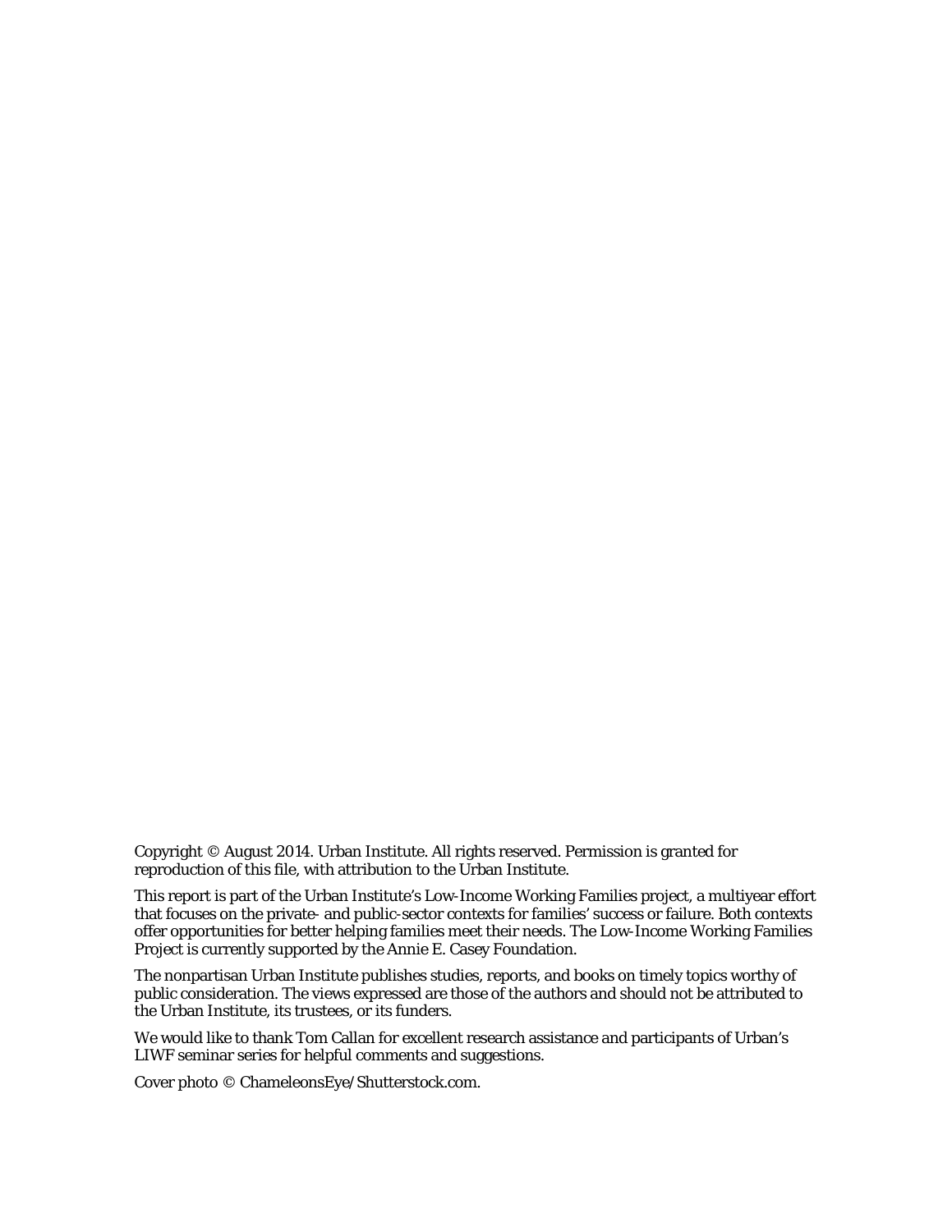# **Contents**

| Introduction                                                                                                                               |              |
|--------------------------------------------------------------------------------------------------------------------------------------------|--------------|
| <b>Background</b>                                                                                                                          |              |
| <b>Sample and Family Arrangements</b>                                                                                                      | 3            |
| <b>Empirical Analysis</b><br><b>Descriptive Results</b><br><b>Regression Analysis</b><br><b>Robustness Checks and Other Considerations</b> | 5<br>5<br>16 |
| Conclusion                                                                                                                                 | 16           |
| <b>References</b>                                                                                                                          | 18           |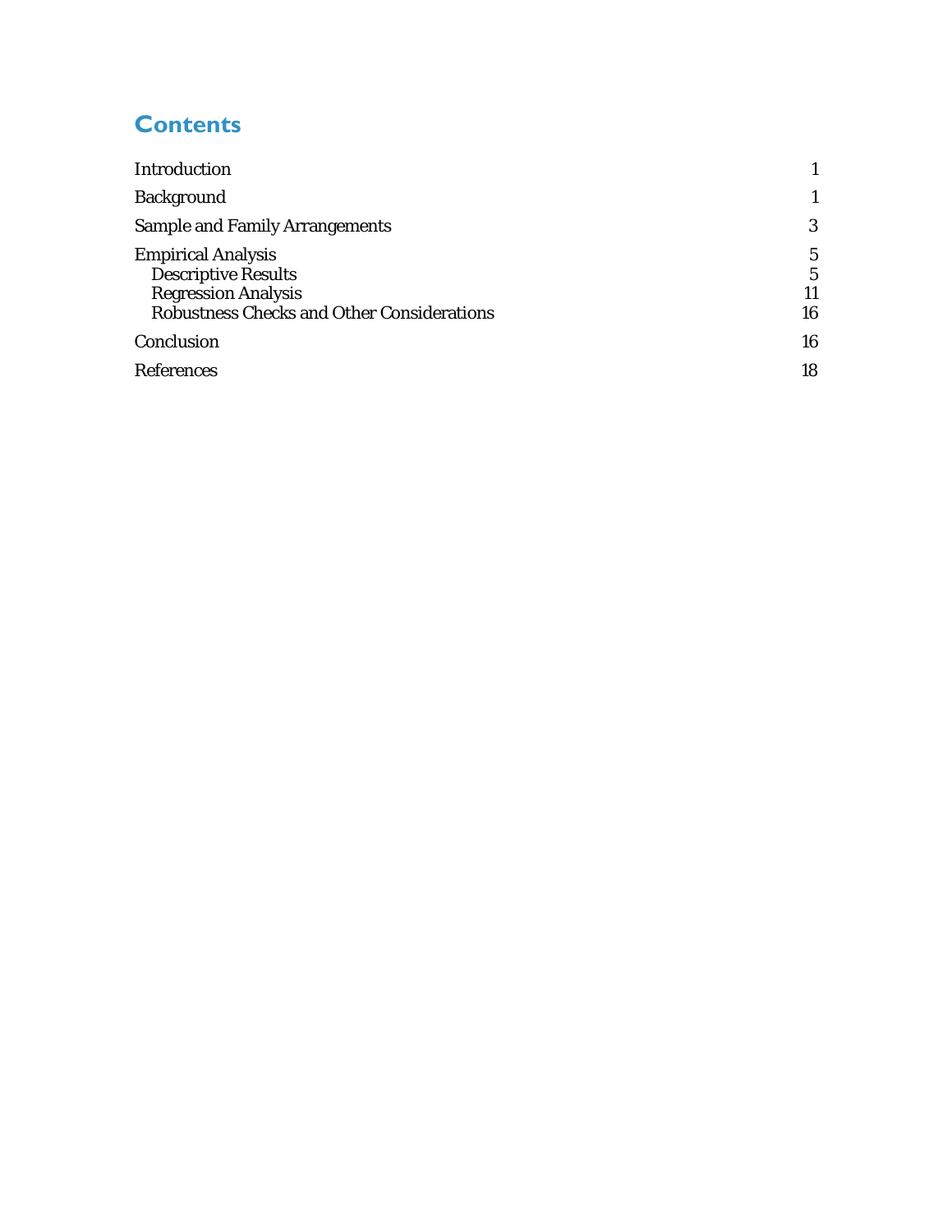## <span id="page-3-0"></span>**Introduction**

The Great Recession focused attention on the costs of unemployment. Much of the focus has been on such direct economic consequences as the increase in poverty rates (Danziger et al. 2012) or loss in home equity and wealth (McKernan et al. 2014). But some research suggests that unemployment can also have indirect costs on families and children. One such cost is instability in living arrangements of families, and a large body of evidence suggests that family instability can adversely affect the well-being of children (e.g., Brown 2004; Kamp Dush 2009; Sandstrom and Huerta 2013; Waldfogel et al. 2010; Wu et al. 2010).

Two strands of literature propose competing hypotheses about the relationship between unemployment and changes in living arrangements. Unemployment and the subsequent loss of income may lead to depression or other economic and psychological stresses that put a strain on family relationships and lead to the dissolution of the family. In contrast, the loss of income could motivate families to move in with others to take advantage of economies of scale.

In this paper, we address the question of how parental unemployment affects the living arrangements of children by using data from the Survey of Income and Program Participation (SIPP). We distinguish between five family arrangement types from the perspective of a child: married parents, unmarried biological parents who cohabit (two-bio cohab), mothers cohabiting with a partner who is not the biological parent of the child (cohab mother), single mothers, and father or no parent.

Focusing on families with children ages zero to nine at the beginning of the survey, we find that children who experience an unemployment event of a parent are also more likely to witness a change in family arrangements. When looking at the types of changes in family arrangements, we find that for children initially living with two parents, an unemployment event is associated with a higher probability of a transition to any other type of family. For children initially living with their cohabitating mother, an unemployment event is correlated with a higher probability of subsequently living with a single mother, and for children initially living with their single mother, her job loss is correlated with a higher probability of subsequently living without the mother. This last effect is especially concentrated among single mothers with no high school degree.

The remainder of the paper is structured as follows. The following section reviews the broader literature on this topic, the section "Sample and Family Arrangements" describes the sample for our analysis and defines the various family arrangements, and the section "Empirical Analysis" presents the findings of our analysis, which are further discussed in the conclusion.

# <span id="page-3-1"></span>**Background**

Our paper is related to the literature that links family structure and changes in family arrangements to children's well-being. Early studies in that area focus on marital dissolution and highlight the negative consequences for children when parents divorce (Seltzer 1994; Amato 2000). As nonmarital family arrangements have become more widespread, researchers have looked more carefully at different forms of cohabitation. Brown (2004) studies the role of different family structures for children's well-being. She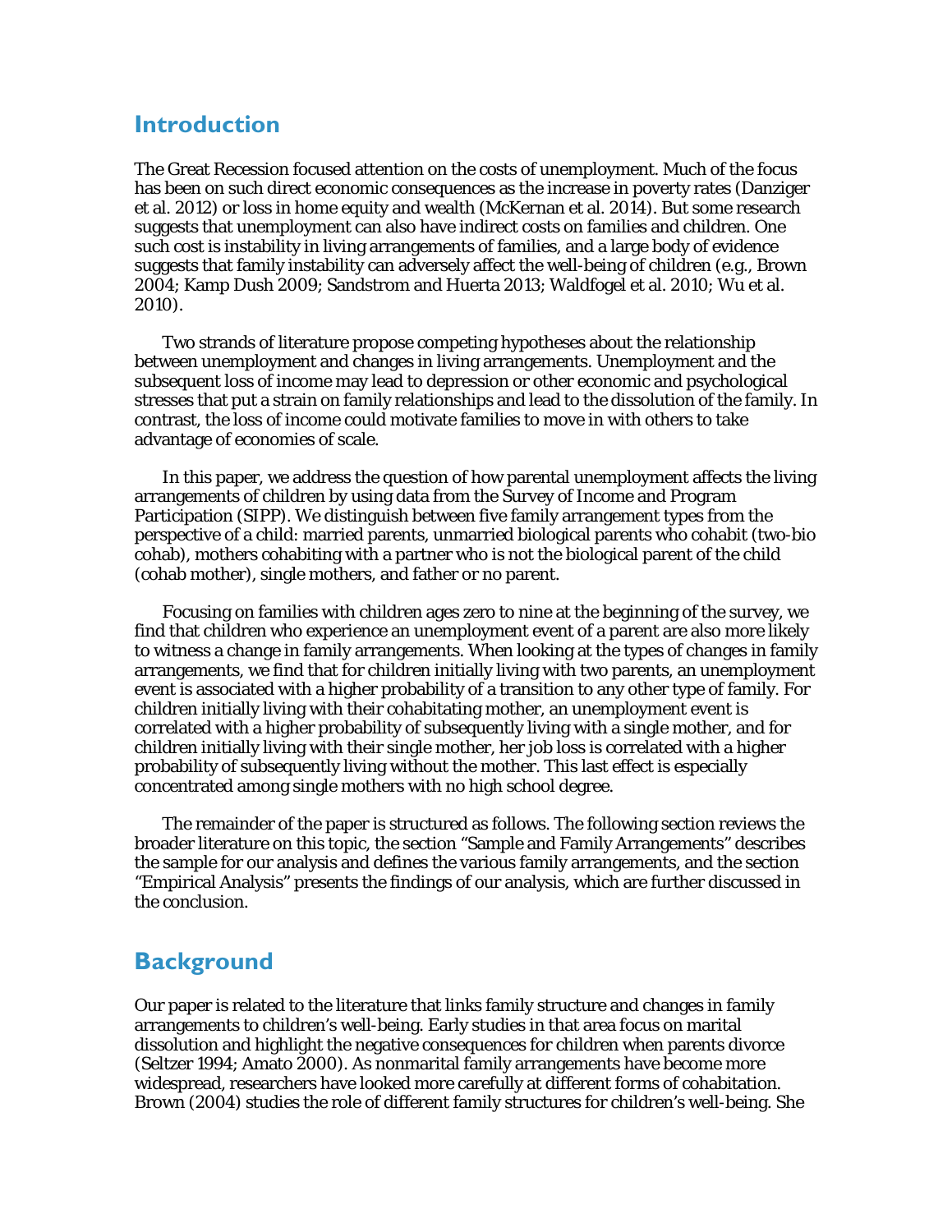finds that children in nonmarital family arrangements generally have lower levels of well-being, but the type of nonmarital family arrangement (e.g., two-biological-parent cohabiting families or single mothers) does not significantly influence children's well-being. Artis (2007) points out that lower economic resources and lower well-being of mothers among nonmarried family arrangements explains most of this difference.

Children's well-being may be affected not only by the type of family arrangement but also by changes in arrangements, which are one source of instability for children. Waldfogel and colleagues (2010) examine the role of family instability compared with the type of family arrangement for children's outcomes. Their findings suggest that family instability matters for such types of outcomes as cognitive abilities and health. Wu and colleagues (2010) find that changes to family arrangements have negative consequences for children's educational attainment. Other types of instability that have been found to affect children's well-being include economic instability, residential instability, or instability in the people children interact with (Sandstrom and Huerta 2013).

Other studies have looked directly at the consequences of unemployment on children's well-being. Kalil and Ziol-Guest (2005) showed that adolescents' self-esteem is negatively affected if their single mother loses her job. Similarly, Stevens and Schaller (2011) find that parental job loss significantly increases the risk that their children have to repeat a grade.

One possible channel linking parental job loss to the well-being of children is changes in family structure. Loss of income can create family stress, which in turn can destabilize family relationships and family arrangements. However, difficult economic circumstances can also increase the need to pool resources, for instance by "doubling-up" (e.g., by moving in with a partner, relative, or nonrelated person) or getting married. Only a few studies have addressed these potential links, and most of those studies tend to focus on adults or married parents. White and Rogers (2000) review existing literature and conclude that for married couples, the event of a job loss significantly increases the risk of divorce. More recently, Wiemers (2011) finds that adults are more likely to move in with other people after losing their job. Only London and Fairlie (2008) focus on family arrangements for children. They find a positive association between the unemployment rate and the probability that children live with a single parent and not with their married parents and a positive association between the unemployment rate and transitions from single motherhood toward cohabitation. However, it is unclear from their analysis whether the event of a job loss triggers these changes, or whether economy-wide circumstances contribute to them.

Our study expands on this research by looking at unemployment events within a family and analyzing the effect of unemployment on changes in family arrangements for several initial types of family arrangements. We compare children who experience a parent's unemployment event with children who do not experience such an event to measure the effect of job loss on family arrangements. Similar to London and Fairlie, our results suggest that the event of a job loss increases the risk of divorce for married parents. In our analysis, however, single mothers who lose their jobs are not more likely to move in with a partner. Similar to the literature on unemployment and mortality (Ruhm 2000; Sullivan and von Wachter 2009), this discrepancy between our and London and Fairlie's results suggests that though aggregate changes to the unemployment rate may have some positive effects on family arrangements, families immediately affected by an unemployment event suffer from a higher risk of family dissolution.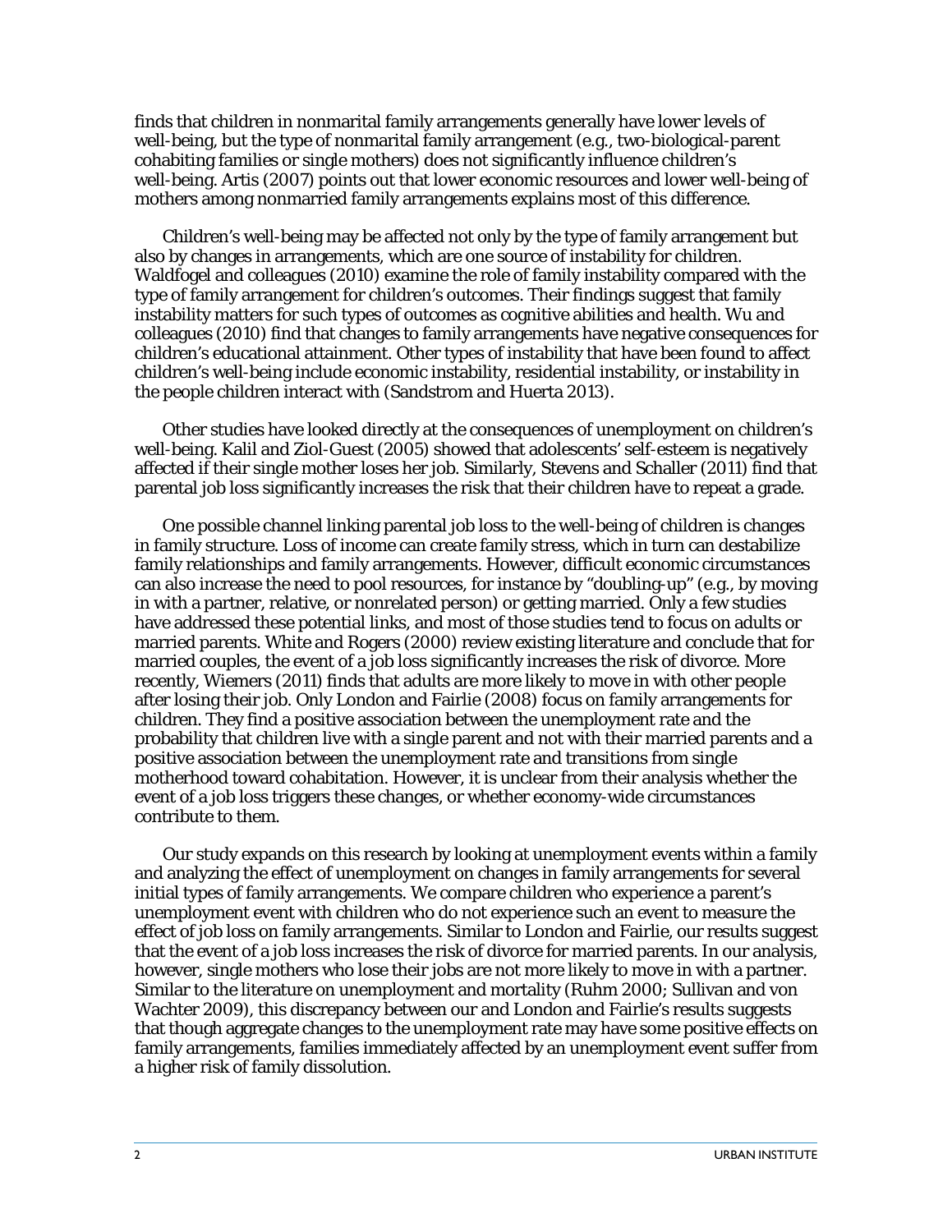# <span id="page-5-0"></span>**Sample and Family Arrangements**

We use the SIPP for our study. The SIPP follows respondents for 2.5 to 4 years, allowing us to study the short- to medium-term consequences of a job loss on family arrangements. We focus on families with children who are between zero and nine years old at the first interview. We create five categories of family arrangements based on the relationship between the child and other household members:

- Married parents: the child lives with married parents (including stepparents)
- Two-bio cohab: the child lives with two unmarried biological parents
- Cohab mother: the child lives with the mother and her partner
- Single mother: the child lives with the mother, who does not cohabit with a partner
- Father or no parent: the child lives with either the father or no parent<sup>[1](#page-5-1)</sup>

We identify the family arrangement of a child for each month in the survey. Because of small sample sizes, we eliminate from our analysis children who are initially living with a father only or with no parent. However, some of the children who are initially living in our included family types transition later into a father-only or no-parent household; thus, for completeness, we include transitions into those types of households in our analysis.

#### **SIPP Background Information**

The SIPP is a nationally representative survey of the civilian, noninstitutionalized population in the United States 15 years of age and older. Respondents are interviewed once every four months. Each interview period is called a wave. When interviewed, respondents are asked to provide information about the preceding four months. Every few years, a new SIPP is started (called a panel) and they are named using their respective starting year. SIPP panels have different numbers of waves and cover between three and four years. We use the following SIPP panels:

- SIPP 1996 (12 waves)
- SIPP 2001 (8 waves)
- SIPP 2004 (12 waves)
- SIPP 2008 (10 waves)

The SIPP 2008 has 14 waves, but only the first 10 waves were available at the time we conducted our study.

A change in family arrangements in a month occurs if the child lives in a different family arrangement in the next month. We also classify changes into two broader groups, indicating whether they lead to a union—for example, a single mother cohabits or marries or a cohabiting mother marries—or whether they imply a dissolution. Dissolutions occur when a child stops living with one or more parents—for example, when married parents divorce or cohabiting parents stop living together.

<span id="page-5-2"></span>For analytical convenience, we also define cases where a child transitions from living with the mother to living with the father or with no parent as a dissolution.<sup>[2](#page-5-2)</sup> Clearly, this

<span id="page-5-1"></span><sup>&</sup>lt;sup>1</sup> The number of children living with other relatives or in foster care is very small, so we combined these arrangements with the father-only category. <u>.</u>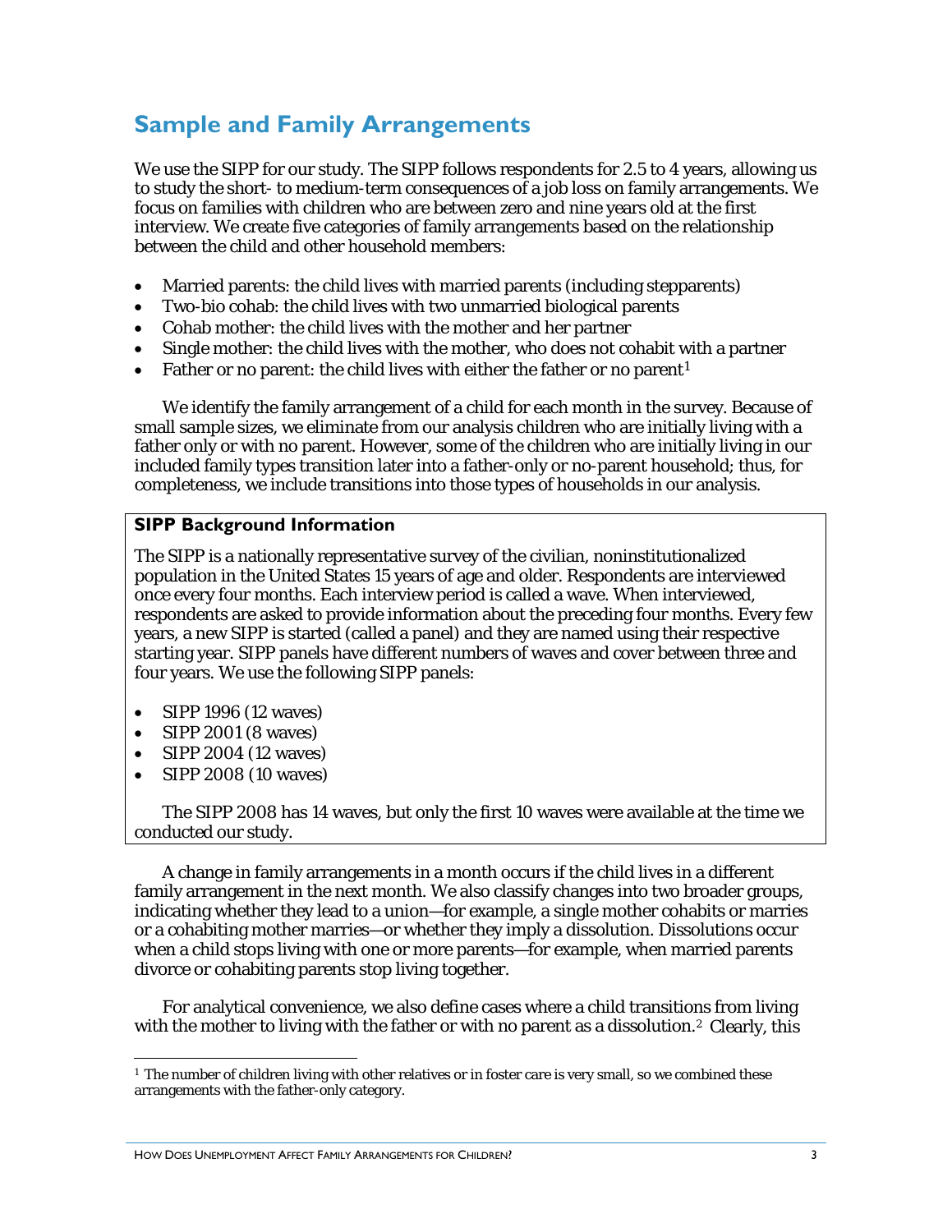family arrangement has different subgroups: nonparents could include other relatives such as grandparents or unrelated adults, and the caretaking adults could have or lack other partners. Though it would be desirable to distinguish more finely between such arrangements, the small number of children in the SIPP who live without their mother requires us to define this family arrangement as comprising all cases where the child does not live with the mother. Still, we think that any change in family arrangements where the child is separated from the mother, who is in most cases the primary care person, can be considered a dissolution.

After identifying changes in family arrangements, we then distinguish between two groups of children: those affected by an unemployment event of one of their parents and those not affected by an unemployment event. A parent can be the biological or nonbiological mother or father of a child. The SIPP defines nonbiological parents as either adults married to a biological parent or adults that have adopted a child. Consequently, the partner of an unmarried mother is not classified as a parent (if he or she has not adopted the child). We therefore ignore unemployment events of such partners for our analysis.

An unemployment event occurs during a month if one of the parents the child initially lives with works during that month but does not work and reports being on layoff or looking for a job the following month. This definition excludes cases where a parent drops out of the labor force for non–work related reasons such as going to school, taking care of a family member, or getting married. It includes cases where a parent moves out of the household during the first month of unemployment, but it excludes cases where a new parent moves in and then reports a job loss.

After defining a job loss, we select the 12 months around the month of job loss (for a total of 13 months), 3 months before the job loss, and 9 months thereafter. The initial family arrangement is the one at the first month of this time window. The group with no unemployment event consists of children with at least one employed parent who does not become unemployed during the time the SIPP is conducted.[3](#page-6-0) For each child in the comparison group, we also select a 13-month period to compare changes in family arrangements between the two groups during the same time span.[4](#page-6-1) We have 27,338 children in our sample, of which 18,133 experience no unemployment event of one of their parent and 9,205 do.

<sup>&</sup>lt;sup>2</sup> This paper focuses on the union or dissolution of the child's parents, and we ignore changes in household structure where the parent (or parents) move in with other individuals who are not a spouse or partner. Thus, the only doubling-up we focus on in this analysis is either because of marriage or cohabitation. -

<span id="page-6-0"></span><sup>3</sup> We exclude children in families where no parent is employed and children in families where a parent stops working but does not look for a job. This definition of the comparison group comes closest to the underlying hypothetical experiment that randomly assigns an unemployment event to a parent in households with children.

<span id="page-6-1"></span><sup>4</sup> Specifically, we randomly select a 13-month time period such that the distribution of observed months across waves and panels for children with no unemployment event is identical to the distribution for children who experience an unemployment event.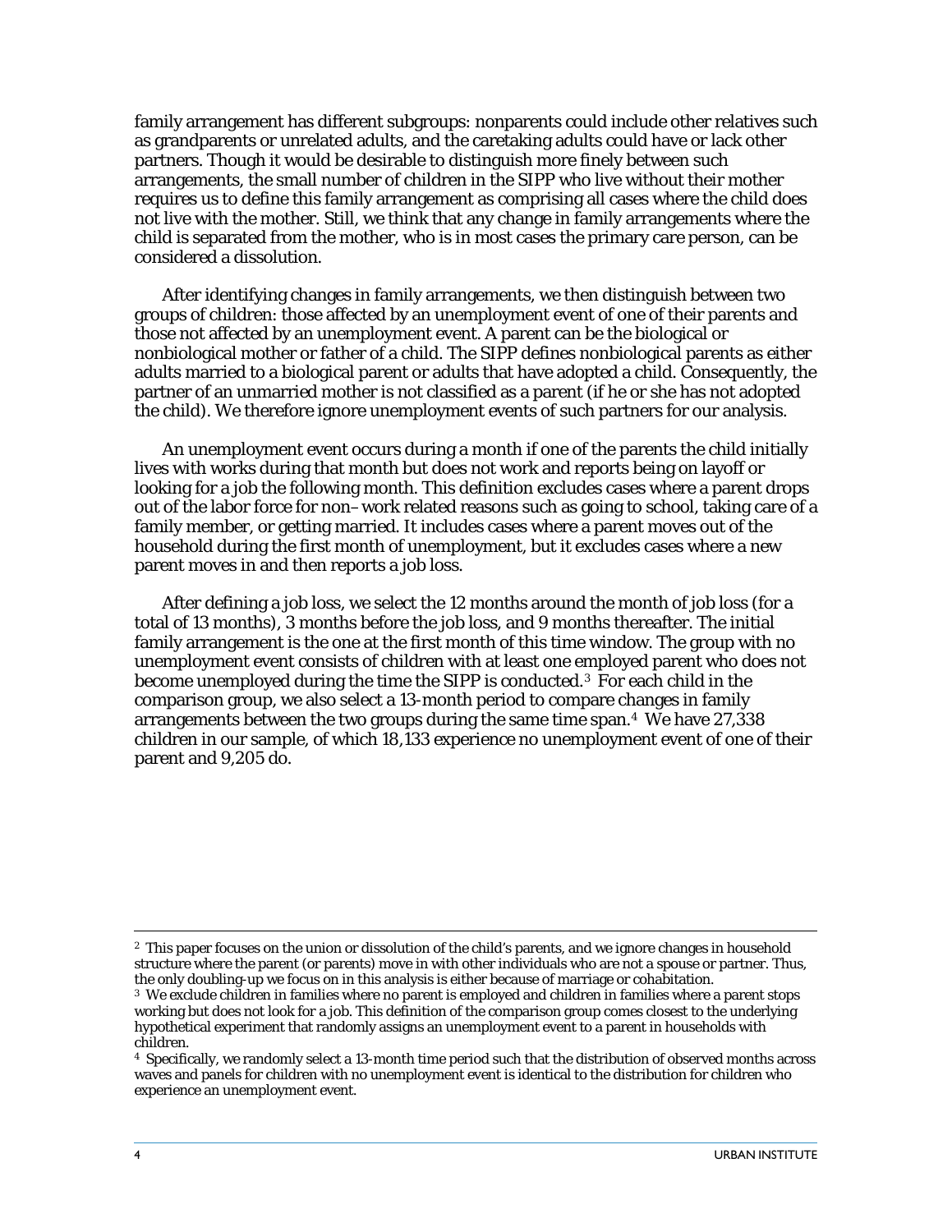#### **Censoring and Incomplete Observations in the SIPP**

Right-censoring occurs if a SIPP panel ends before the last of the 13 months. In such cases, we do not observe the family arrangement at the end of the 13-month period.

Left-censoring occurs if a SIPP panel starts after the first of the 13 months we select. In such cases, we do not observe the initial family arrangement.

Incomplete observations occur if individuals selected for the SIPP refuse to participate in the interview, cannot be found, or move to a location without being followed (which may happen to children less than 15 years old).

For our analysis, we exclude (1) children with right-censored or left-censored periods and (2) instances where the final month of the selected 13-month period is not observed because the person was not interviewed.

# <span id="page-7-0"></span>**Empirical Analysis**

In this section, we first describe characteristics of children in our sample and transitions from one family arrangement to another. We then discuss what we can infer from these patterns about how unemployment effects influence changes in family arrangements.

### <span id="page-7-1"></span>**Descriptive Results**

Table 1 displays sample characteristics using the first observed month. About one-third of all children experience an unemployment event during the three to four years household respondents were interviewed. Though the number appears to be large, it is consistent with an unemployment risk of about 1 to 1.5 percent per month (as observed in the SIPP). Children in both groups have about the same average age and gender ratio, but children in families with an unemployment event are more likely to be Hispanic or black. They are also less likely to initially reside in a household with married parents and more likely to live in households with other family arrangements. Earnings and income in these households before job loss are slightly lower than in those with no unemployment. Parents of these children tend to be more likely to have just a high school degree and less likely to have attended college.

Table 2 shows how family arrangements change between the initial and final month for the two groups of children. Rows indicate initial family arrangements and columns indicate final family arrangements. The first row of numbers for each initial family arrangement displays the transition matrix for children in households with no unemployment event and the second set of numbers displays the transition matrix for children in households that do experience unemployment.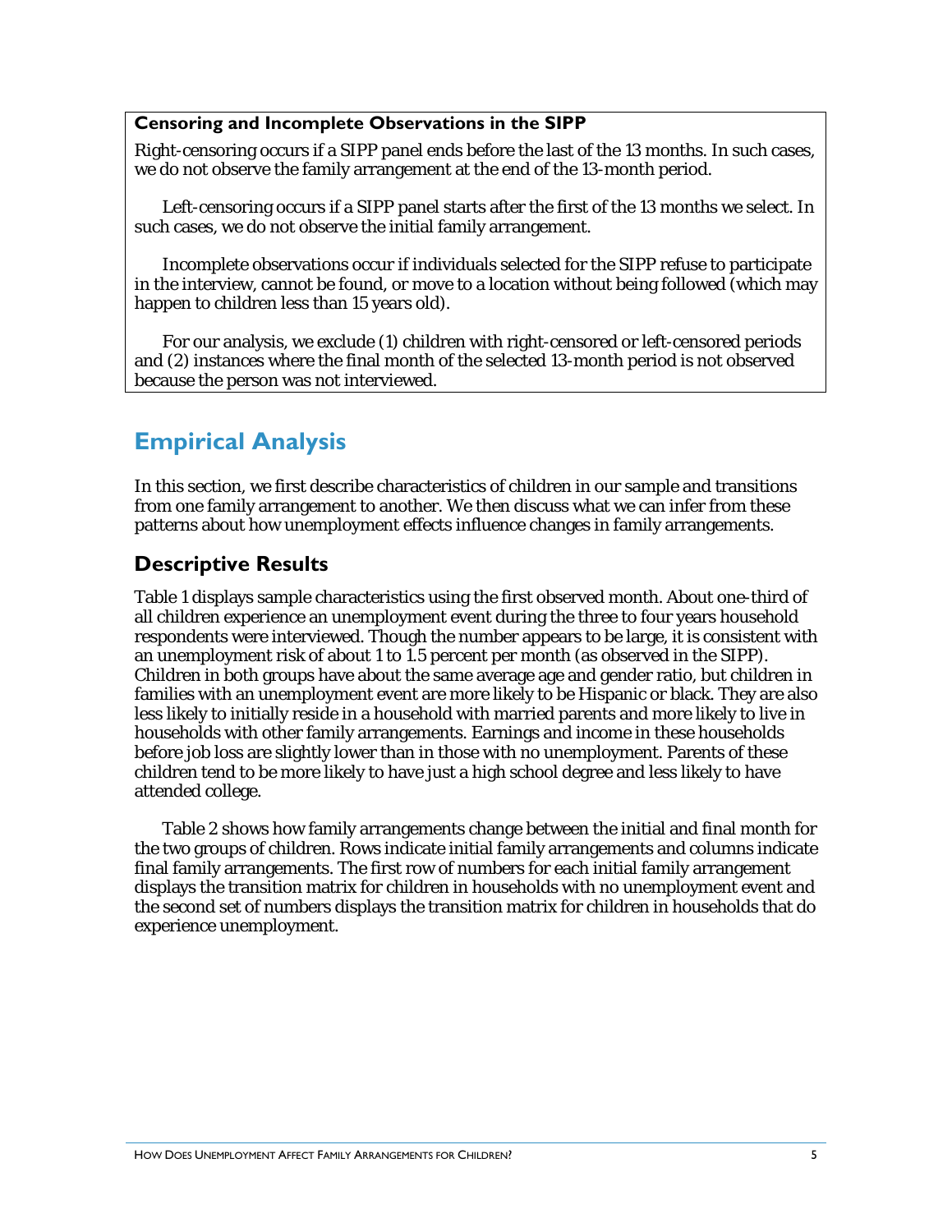|                            | No unemployment<br>Event      | Unemployment<br>Event |  |  |  |
|----------------------------|-------------------------------|-----------------------|--|--|--|
|                            | Characteristics of children   |                       |  |  |  |
| Percentage of all children | 67.5%                         | 32.5%                 |  |  |  |
| Age                        | 6.3                           | 6.1                   |  |  |  |
| Male                       | 51.3%                         | 50.7%                 |  |  |  |
| White, not Hispanic        | 75.1%                         | 64.I%                 |  |  |  |
| Hispanic                   | 8.7%                          | 13.2%                 |  |  |  |
| <b>Black</b>               | 9.9%                          | 16.3%                 |  |  |  |
| Other race or ethnicity    | 6.3%                          | 6.4%                  |  |  |  |
| Married parents            | 85.7%                         | 73.3%                 |  |  |  |
| Two-bio cohab              | 2.0%                          | 5.2%                  |  |  |  |
| Cohab mother               | 0.6%                          | 1.0%                  |  |  |  |
| Single mother              | 11.7%                         | 20.5%                 |  |  |  |
|                            | Characteristics of households |                       |  |  |  |
| Total earnings             | \$6832                        | \$4735                |  |  |  |
| Total income               | \$7111                        | \$5061                |  |  |  |
| Number of people           | 4.5                           | 4.7                   |  |  |  |
|                            | Characteristics of adults     |                       |  |  |  |
| Age                        | 35.3                          | 33.3                  |  |  |  |
| High school degree         | 23.9%                         | 30.9%                 |  |  |  |
| Some college               | 68.0%                         | 52.1%                 |  |  |  |
| White, not Hispanic        | 76.6%                         | 66.1%                 |  |  |  |
| Hispanic                   | 8.3%                          | 12.4%                 |  |  |  |
| <b>Black</b>               | 9.3%                          | 15.7%                 |  |  |  |
| Other race or ethnicity    | 5.9%                          | 5.8%                  |  |  |  |
| Number of observations     | 18, 133                       | 9,205                 |  |  |  |

#### **Table 1. Sample Characteristics**

*Source*: Authors' analysis of Survey of Income and Program Participation data, 1996–2008. *Note*: The first observed month of the analysis is used for the summary statistics. Children are individuals who are younger than 10 years old at the beginning of the first wave of a SIPP panel. Adults are corresponding adults (see text for details). All calculations use weights (person weights for individuals and household weights for households). All monetary values are expressed in January 2010 values.

The first thing to note is that married parents and single mothers are the most stable groups: 97 (unemployment group) to 99 (no-unemployment group) percent of children who initially live with married parents remain in the same arrangement 13 months later, and 91 (unemployment group) to 94 (no-unemployment group) percent of children who initially live with single mothers remain in the same arrangement 13 months later. Stability in family arrangements is less prevalent, although still relatively high, for children living with their nonmarried parents or their cohabiting mother. The second thing to note is that stability is lower for children whose parent(s) experienced an unemployment event for all initial family arrangement types (e.g., 97 versus 99 percent for married; 84 versus 85 percent for two-bio cohab; 65 versus 73 percent for cohab mother; and 91 versus 94 percent for single-mother households).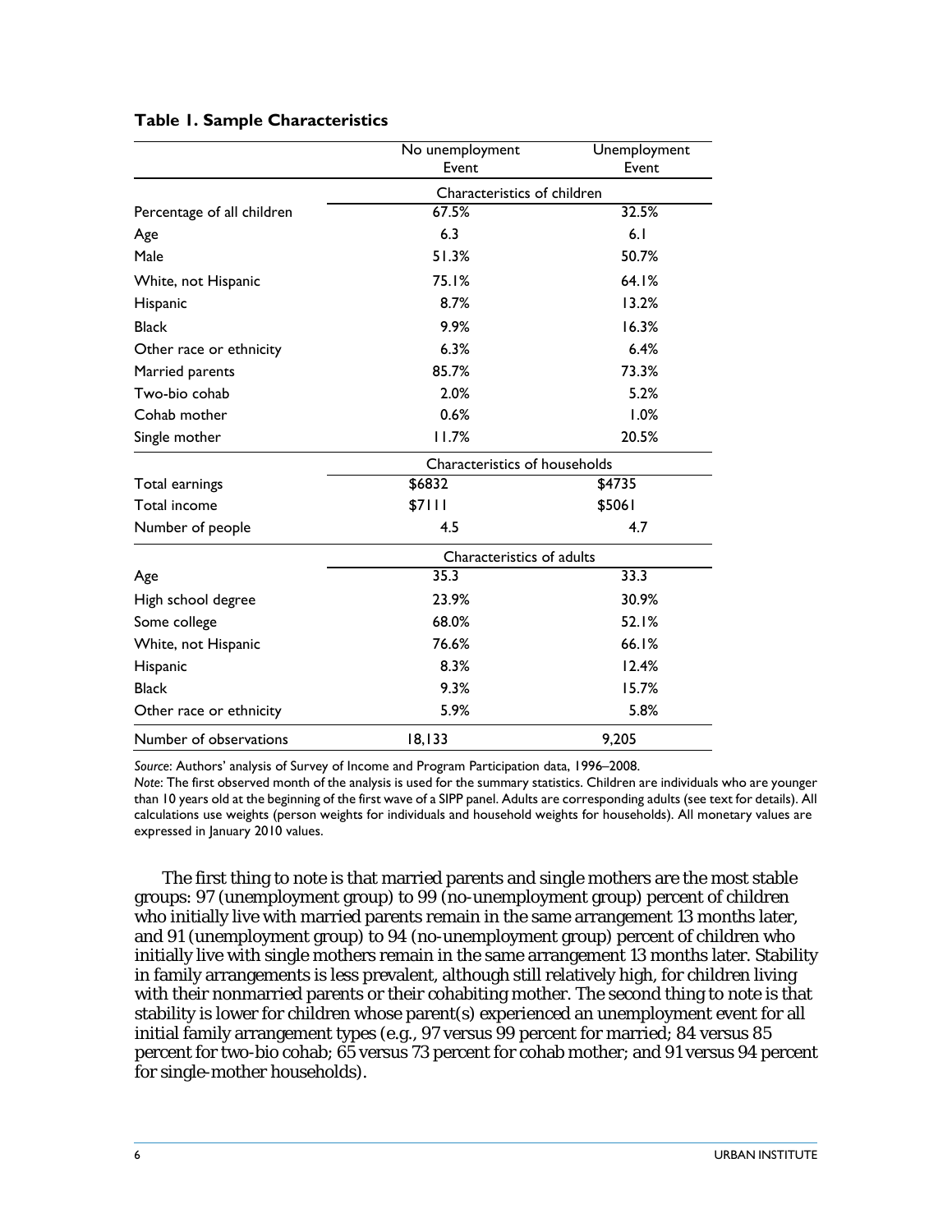|                 |                 | Sample size | Married parents<br>$(\%)$ | Two-bio cohab<br>$(\%)$ | Cohab mother<br>$(\%)$ | Single mother<br>$(\%)$ | Father/no<br>parent (%) |
|-----------------|-----------------|-------------|---------------------------|-------------------------|------------------------|-------------------------|-------------------------|
|                 | No unemployment | 15,534      | 98.8                      | 0.03                    | 0.01                   | 0.8                     | 0.3                     |
| Married parents | Unemployment    | 6,600       | 96.9                      | 0.1                     | 0.0                    | 2.2                     | 0.8                     |
|                 | No unemployment | 358         | 10.4                      | 85.1                    | 0.0                    | 4.6                     | 0.0                     |
| Two-bio cohab   | Unemployment    | 473         | 8.5                       | 84.0                    | 0.7                    | 5.8                     | 1.0                     |
|                 | No unemployment | 123         | 15.2                      | 1.5                     | 73.1                   | 10.2                    | 0.0                     |
| Cohab mother    | Unemployment    | 118         | 15. I                     | 0.0                     | 65.0                   | 19.2                    | 0.0                     |
|                 | No unemployment | 2,118       | 4.2                       | 0.4                     | 1.3                    | 94.0                    | 0.1                     |
| Single mother   | Unemployment    | ,954        | 4.1                       | 0.9                     | 2.3                    | 91.4                    | 1.3                     |

**Table 2. Living Arrangement Transition Matrix for Children Experiencing Unemployment Event and No Unemployment Event**

*Source*: Authors' analysis of Survey of Income and Program Participation data, 1996–2008.

*Notes*: All calculations use person weights. Row percentages show the percentage of children in the respective column and row as a fraction of all children who are in the row group. Number of cases refers to the unweighted number of children in the respective row. We eliminated children who were initially living with a father or no parent, because there are so few cases. However, for completeness, we do show transitions into that category for children whose were initially living with married parents, two-biological cohabiting parents, a cohabiting mother, or a single mother.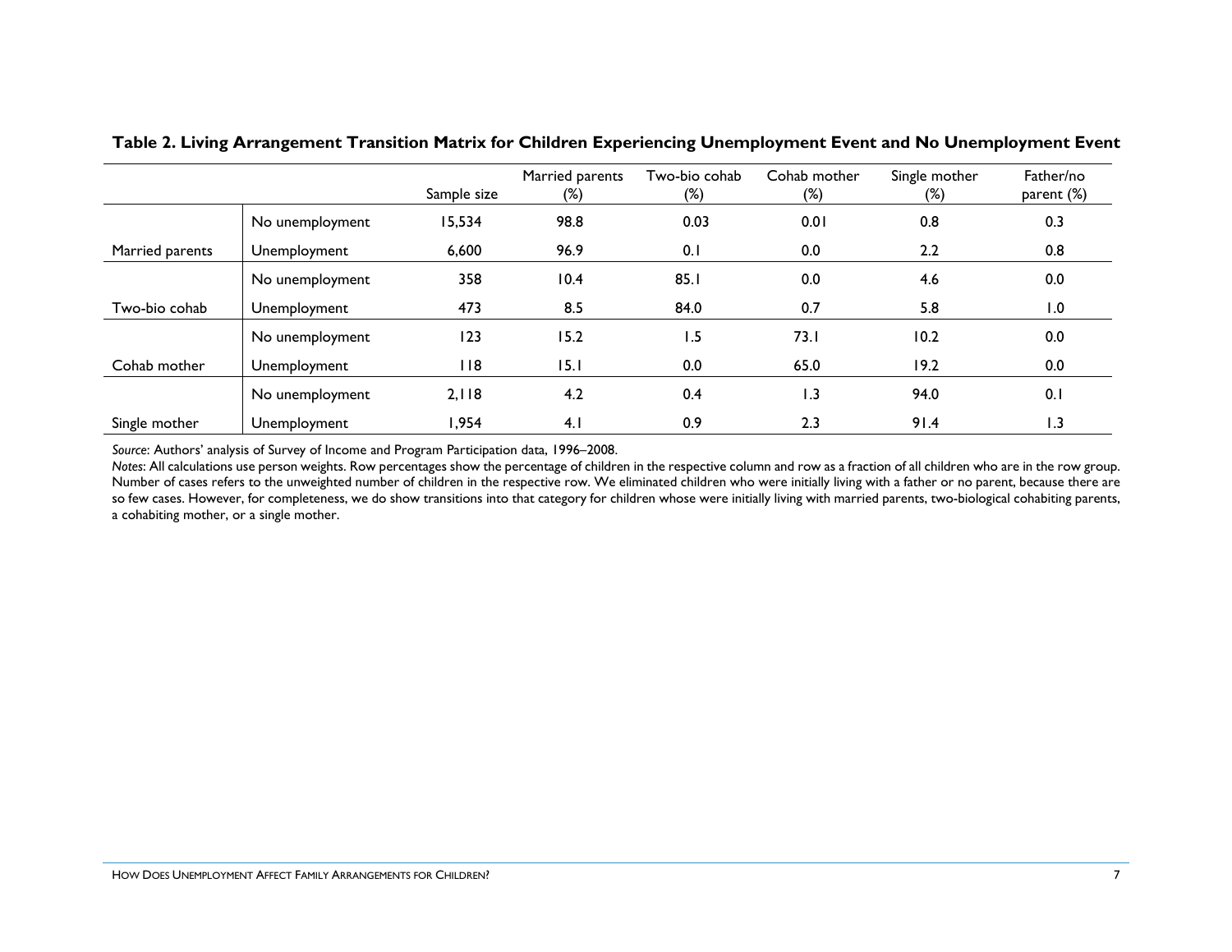However, for a given initial family arrangement, the pattern of changes is generally similar for those with an unemployment event compared with those with no unemployment. For example, children initially living with their married parents who experience a change are most likely to transition to living with a single mother for both the unemployment and no unemployment groups. For both groups, if single mothers change their family arrangement, they are more likely to marry than to cohabit. For children initially living with their nonmarried biological parents, the most likely change is for the parents to get married, but a substantial proportion of these children also experience a dissolution and live in a single-mother household. In contrast, for children initially living with a cohabiting mother, those who also experience an unemployment event are more likely to transition to having a single mother than to experience their parents getting married (19 versus 15 percent), but the opposite is true for those who do not experience unemployment (10 versus 15 percent).

To see better the direction of changes in family arrangements, table 3 reorganizes events using the definition for union formation and family dissolution we discussed earlier. As already shown, children with an unemployment event tend to be more likely to experience any kind of change in their family arrangement (third panel, column one). The second and third columns of panel three show that children with an unemployment event who were initially living with their nonmarried biological parents or their cohabiting mother are less likely to experience a family union and more likely to experience a family dissolution than children with the same initial family arrangement who do not experience a job loss of one of their parents (although neither of those differences are statistically significant). For children living with a single mother, an unemployment event is correlated with a higher rate of changes toward both union formation and dissolution (but only the dissolution difference is significant).[5](#page-10-0) As mentioned earlier, for children initially living with a mother, a union dissolution occurs if the child does not live with the mother in the new family arrangement.

Figures 1 and 2 illustrate the dynamics of changes in family arrangements for children who initially live with their married parents and single mothers, respectively.<sup>[6](#page-10-1)</sup> The figures show the number of changes for each month as a percentage of all children in the unemployment and no unemployment group, centered on the month of job loss (or comparable month for the no-unemployment group), which we define as the zero month. For married parents, the risk of a change in family arrangements is virtually identical for both groups of children before the zero month. However, for children experiencing an unemployment event, there is a spike at the month of job loss and an elevated risk in subsequent months relative to the comparison group. For children initially living with their single mother who loses her job, the risk of a change in family arrangements also increases during the months following the unemployment event (zero month) as compared with children living with their single mother who remains employed. However, the risk of experiencing a transition before the zero month is not the same for the unemployment group compared with the no-unemployment group. This difference in patterns before the zero month suggests that for single mothers, some of the association between unemployment and subsequent instability might not be causal.

<u>.</u>

<span id="page-10-0"></span><sup>5</sup> Because of our definition of union formation, children who are initially living with married parents are only able to experience changes in arrangements that are dissolutions.

<span id="page-10-1"></span><sup>6</sup> Figures for the other two family arrangements show less clear patterns because of small sample sizes and are not displayed.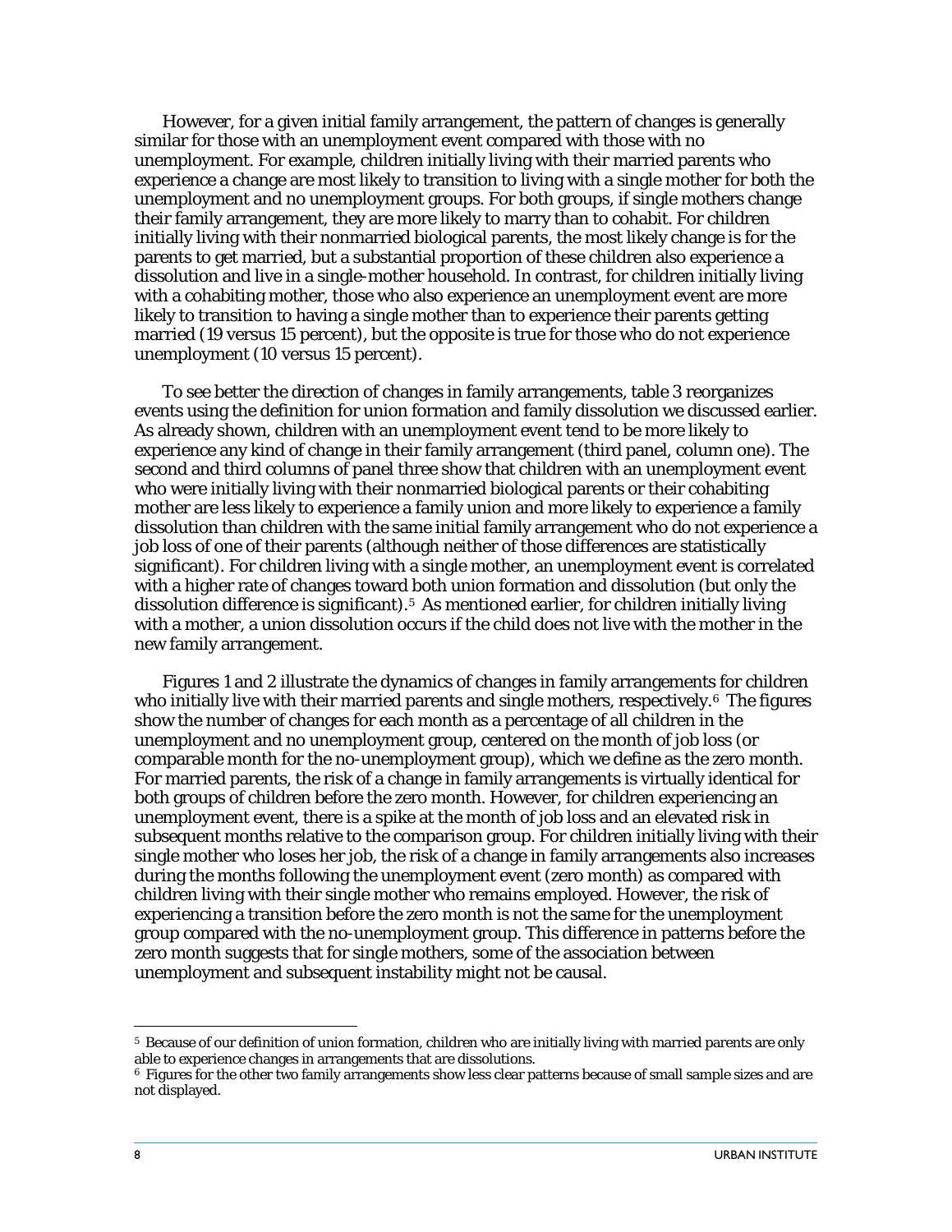|                 | Any change                          | Union                                                                | <b>Dissolution</b> |  |  |  |
|-----------------|-------------------------------------|----------------------------------------------------------------------|--------------------|--|--|--|
|                 | Children with no unemployment event |                                                                      |                    |  |  |  |
| Married parents | 1.2                                 | $\overline{\phantom{a}}^a$                                           | 1.2                |  |  |  |
| Two-bio cohab   | 14.9                                | 10.4                                                                 | 4.6                |  |  |  |
| Cohab mother    | 26.9                                | 16.7                                                                 | 10.2               |  |  |  |
| Single mother   | 6.0                                 | 5.9                                                                  | 0.1                |  |  |  |
|                 |                                     | Children with unemployment event                                     |                    |  |  |  |
| Married parents | $\overline{3.1}$                    | $\frac{a}{2}$                                                        | $\overline{3.1}$   |  |  |  |
| Two-bio cohab   | 16.0                                | 8.5                                                                  | 7.5                |  |  |  |
| Cohab mother    | 35.0                                | 15.1                                                                 | 19.2               |  |  |  |
| Single mother   | 8.6                                 | 7.3                                                                  | 1.3                |  |  |  |
|                 |                                     | Difference in risk (unemployment event versus no unemployment event) |                    |  |  |  |
| Married parents | 1.9***                              | $-{}^a$                                                              | l.9***             |  |  |  |
| Two-bio cohab   | 1.0                                 | $-1.9$                                                               | 2.9                |  |  |  |
| Cohab mother    | 8.1                                 | $-1.7$                                                               | 9.0                |  |  |  |
| Single mother   | $2.5*$                              | 1.4                                                                  | $1.2**$            |  |  |  |

#### **Table 3. Changes in Family Arrangements, by Initial Family Arrangement**

*Source*: Authors' analysis of Survey of Income and Program Participation data, 1996–2008.

<sup>a</sup> Because of our definition of union formation, children initially living with married parents are only able to experience changes in arrangements that are dissolutions. \* *p* < 0.5 \*\* *p* < 0.1 \*\*\* *p* < 0.01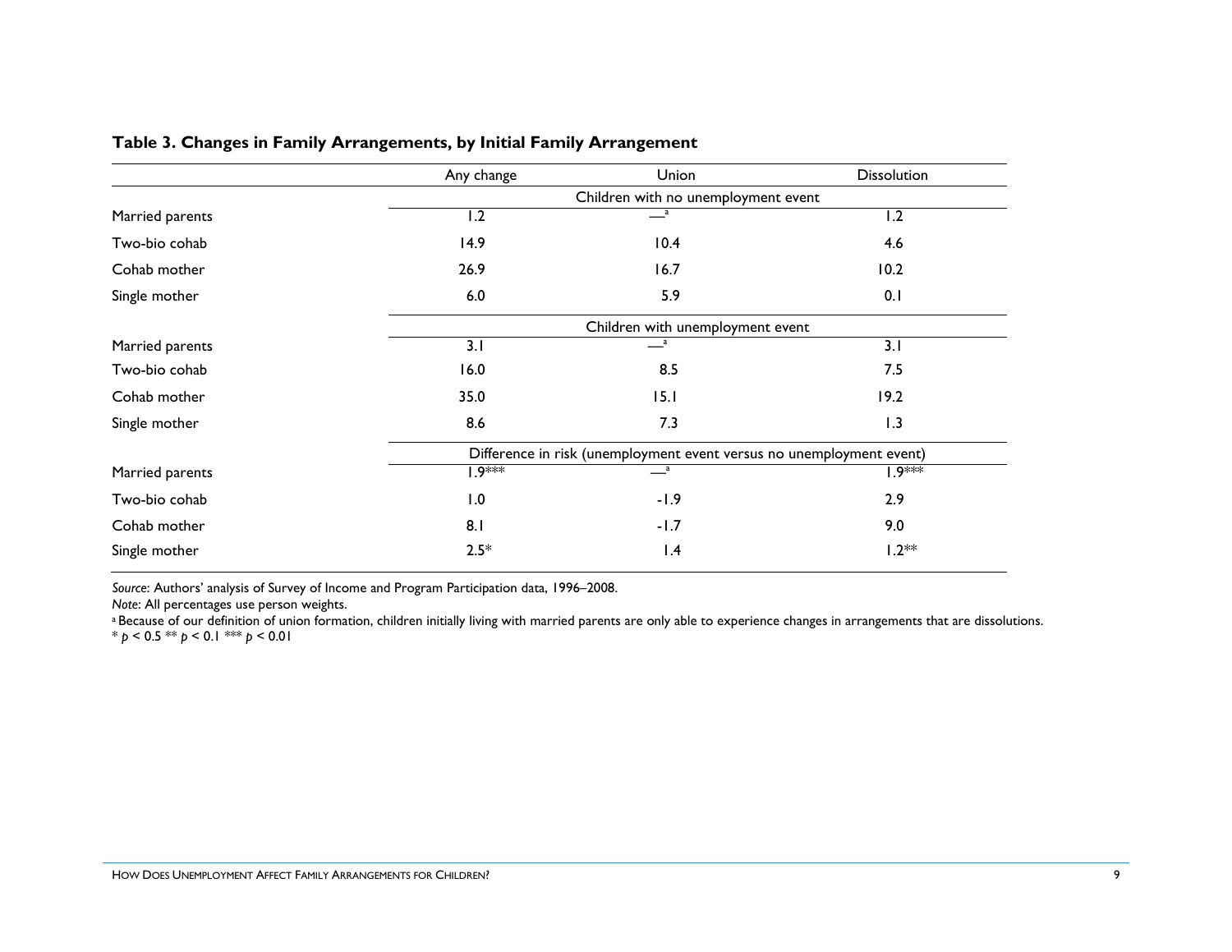**Figure 1. Changes in Family Arrangements for Married Parents**



*Source*: Authors' analysis of Survey of Income and Program Participation data, 1996–2008. *Notes*: Includes all children who initially live with their married parents. Months are relative to the month of job loss for children with an unemployment event and the fourth month for children with no unemployment event.

**Figure 2. Changes in Family Arrangements for Single Mothers**



*Source*: Authors' analysis of Survey of Income and Program Participation data, 1996–2008. *Notes*: Includes all children who initially live with their single mother. Months are relative to the month of job loss for children with an unemployment event and the fourth month for children with no unemployment event.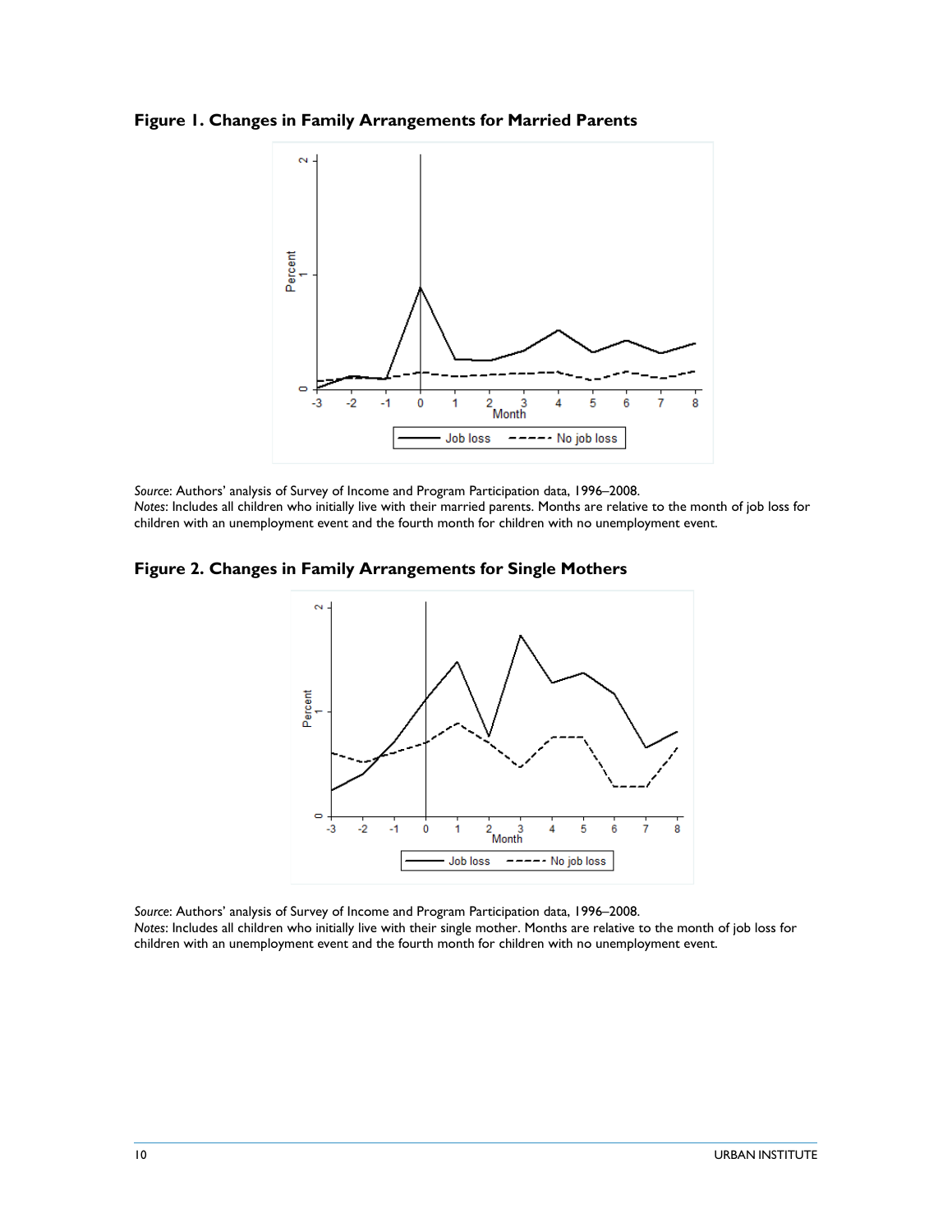#### <span id="page-13-0"></span>**Regression Analysis**

In this section, we estimate several logit and multinomial logit models to further analyze the role of unemployment events in changes to family structure. We estimate models of the following type:

$$
y_i = \beta_0 + \beta_1 u e_i + x_i \gamma + \mu_y + \varepsilon_i \tag{1}
$$

where  $y_i$  is a binary variable that is 0 if the family arrangement of child i remains the same between the initial and final month and 1 if the child's family arrangement changes,  $\beta_0$  is the constant term,  $ue_i$  is a binary variable for an unemployment event (and  $\beta_1$  its coefficient to be estimated),  $x_i$  are other demographic characteristics (with coefficients  $\gamma$ ),  $\mu_{\nu}$  are year fixed effects, and  $\varepsilon_{i}$  is the error term. Other covariates include: sex and age of the child; age, educational level, race, and ethnicity of the primary adult; $<sup>7</sup>$  $<sup>7</sup>$  $<sup>7</sup>$  number of</sup> children in household; number of adults in household; and total household income (expressed in January 2010 values and thousands of dollars). We estimate this regression separately for each initial family arrangement in order to detect heterogeneity in how unemployment events affect changes to family arrangements.

Because these are nonlinear models, we present average marginal effects. The average marginal effect of a dummy variable is obtained by calculating the risk of a family change for each child separately for each value of the variable. Other characteristics of the child remain the same. The difference in probabilities is the marginal effect for each child, and the average of these differences is the average marginal effect. All marginal effects are expressed as percentage values. Standard errors are clustered at the household level.

Table 4 presents regression results for any change in family arrangements by initial family arrangement. We first report the average marginal effect excluding individual controls (but including year fixed effects) and then including all individual controls. The unemployment coefficient is positive and statistically significant for married parents with and without controls. Adding controls reduces the coefficient slightly, but it remains significant. For children initially living with their nonmarried biological parents, the effect is positive but small and insignificant. The unemployment coefficient is large and significant for children initially living with their cohabitating mothers.[8](#page-13-2) Finally, for children initially living with their single mother, the effect is slightly larger than for children initially living with their married parents, but not quite significant at the 5-percent level when all variables are included in the regression.

There are a few other notable results shown in table 4. Specifically, we see that for all initial family types, the likelihood of a change decreases as the primary adult gets older. This is consistent with other research that shows that family instability is higher for younger parents. The results also show that blacks are less likely to transition out of being a single mother than are whites, but blacks are more likely to experience a marital dissolution than are whites.

As we have seen in table 3, unemployment events for the two cohabitation categories are correlated with a lower chance of union formation, but a higher chance of dissolution.

-

<span id="page-13-1"></span><sup>7</sup> The primary adult of a child is defined as the mother, if present; otherwise, the father.

<span id="page-13-2"></span><sup>8</sup> These regression results are based on a fairly small sample size. Such a large coefficient for the unemployment effect suggests that the result is being influenced by a few outliers.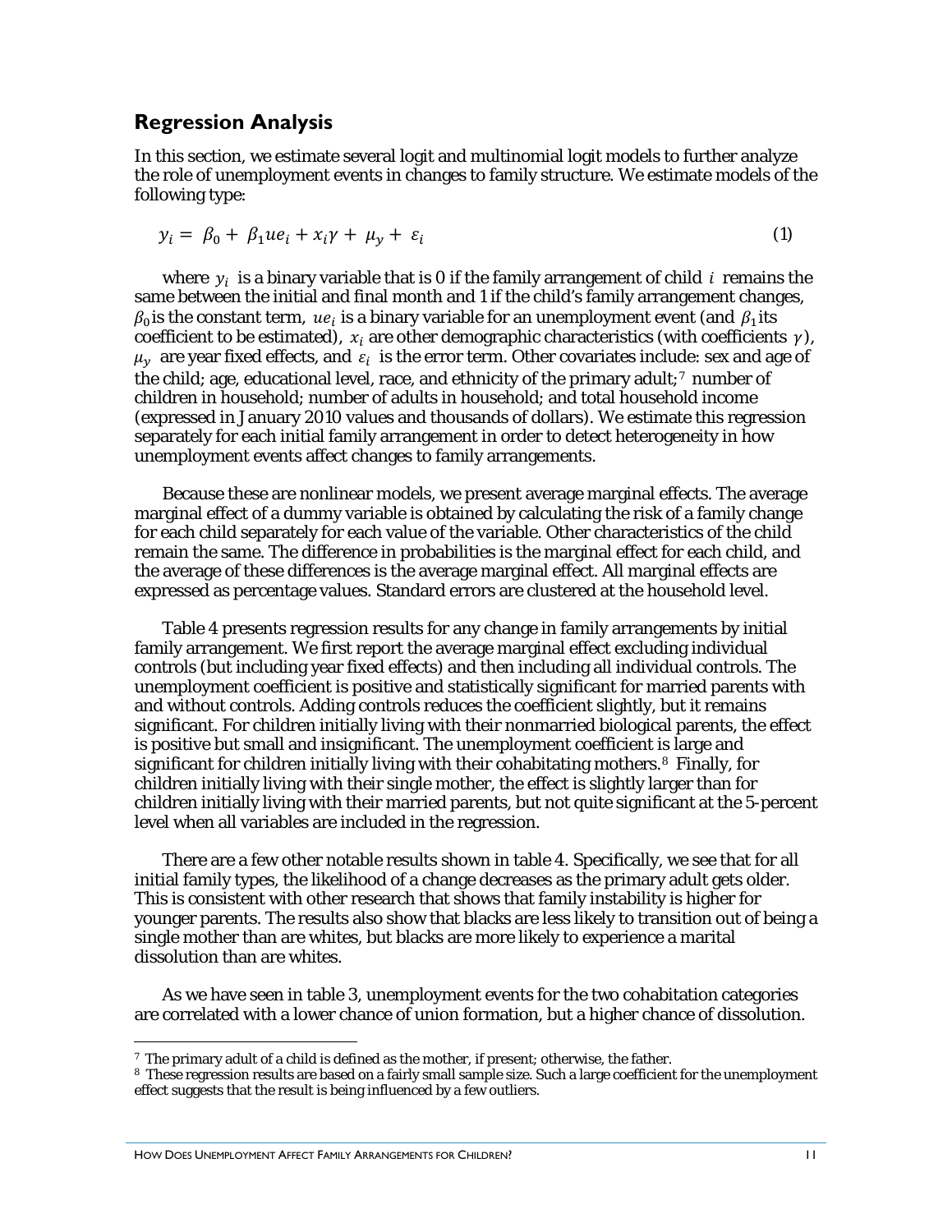Because these two effects cancel each other out, small coefficients for any kind of change in table 4 may mask larger coefficients for a specific kind of change. To address this possibility, we next distinguish between changes toward union formation and changes toward family dissolution. We use multinomial models because there are now two possible outcomes. Correspondingly, the outcome variable  $y_i$  now has three values: 0 for no change, 1 for a change toward union formation, and 2 for a change toward family dissolution. As before, we estimate the model separately for the different initial family arrangements.

Table 5 presents results of the multinomial model.<sup>[9](#page-14-0)</sup> For two-bio cohabiting couples, the observed increase in changes in family arrangements occurs in the form of a higher risk of family dissolutions. By contrast, children in these families who experience an unemployment event are less likely to see a change in family arrangements toward union formation. Note, however, that neither of these coefficients is precisely estimated. For children initially living with their cohabitating or single mothers, most of the changes also occur toward family dissolution. These results show that any significant relationship between a job loss and changes in family arrangements reflects dissolutions rather than union formations.

As a final part of our analysis, we examine whether changes to family arrangements differ by socioeconomic status of the mother. To this end, we interact the unemployment variable in equation 1 with a dummy variable that is 1 if the mother has a high school degree or more and 0 if she has less than a high school degree. Table 6 displays logit results for any change in family arrangements in the first four columns and multinomial logit results for type of change (union versus dissolution) in the last two columns. Because the sample sizes and number of transitions are very small for those who were initially in the "mother cohab" and "two-bio cohab" categories, we report results only for the "two married parents" and "single mother" initial categories.[10](#page-14-1) All of the coefficients for interaction terms in the first four columns are negative, but not statistically significant. However, when we separate out changes that we characterize as unions and dissolutions, the unemployment/education interaction term for single mothers is negative and significant with respect to dissolutions (i.e., where the child lives without the mother in the new family arrangement), while the main effect is positive and highly significant. This result suggests that the negative consequences of job loss for children initially living with single mothers is concentrated among those with less-educated mothers.

<u>.</u>

<span id="page-14-0"></span><sup>9</sup> As mentioned earlier, children initially living with their married parents are only able to experience changes in arrangements that are dissolutions. Thus the results in table 4 are equal to results for changes toward family dissolution and are not displayed here.

<span id="page-14-1"></span><sup>&</sup>lt;sup>10</sup> Recall that those who start out living with married parents can, by definition, only experience a dissolution, so the multinomial logit results are only relevant for single mothers.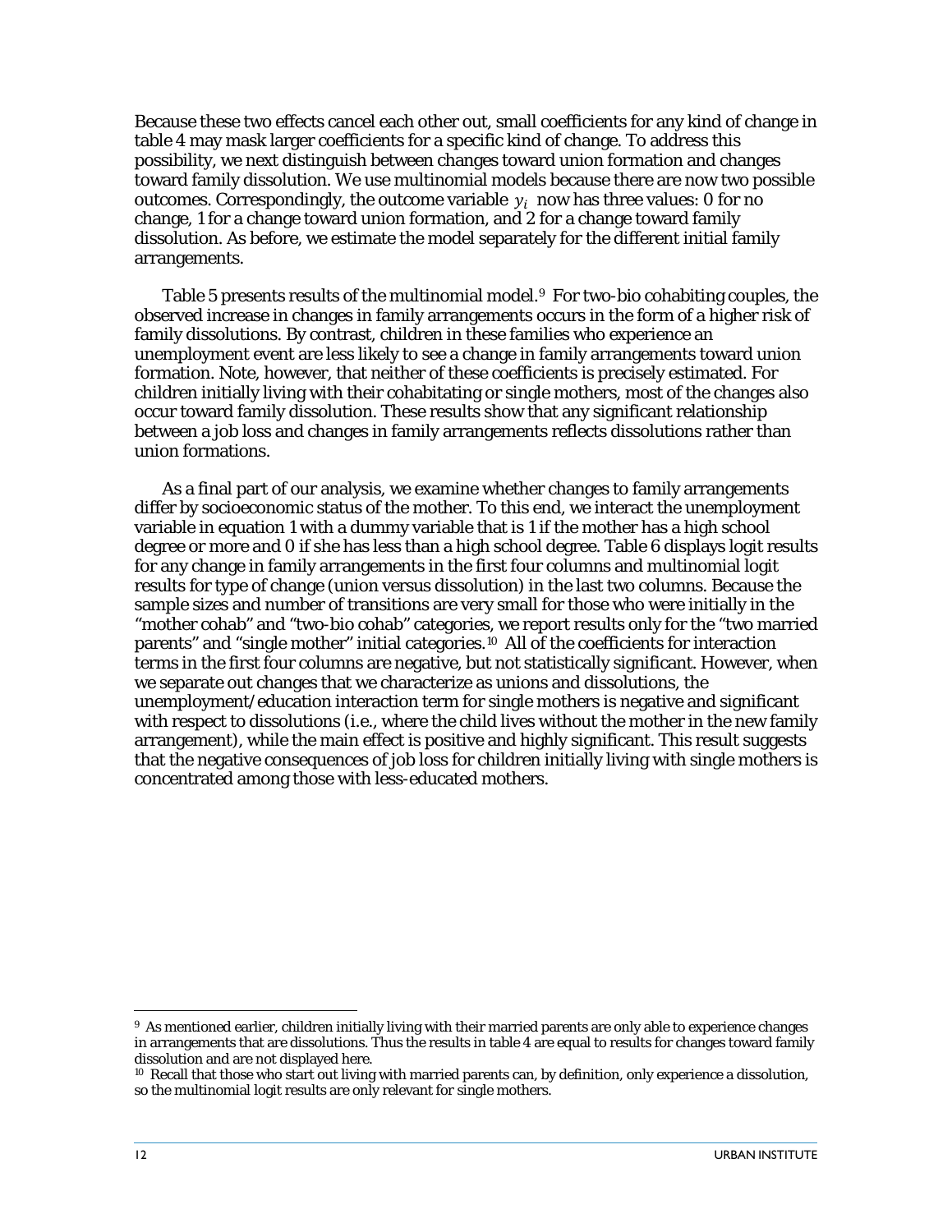|                               | Married parents |           |        | Two-bio cohab |        | Cohab mother     |         | Single mother |  |
|-------------------------------|-----------------|-----------|--------|---------------|--------|------------------|---------|---------------|--|
|                               | (1)             | (2)       | (3)    | (4)           | (5)    | (6)              | (7)     | (8)           |  |
| Unemployment event            | 1.99***         | $1.64***$ | 0.44   | 0.53          | 11.47  | $17.86*$         | $2.44*$ | 2.02          |  |
|                               | (0.33)          | (0.31)    | (3.07) | (3.26)        | (7.31) | (7.06)           | (1.02)  | (1.11)        |  |
| Child: male                   |                 | 0.21      |        | $-4.33$       |        | 10.97            |         | $-0.27$       |  |
|                               |                 | (0.18)    |        | (2.64)        |        | (5.71)           |         | (0.82)        |  |
| Child: age                    |                 | 0.05      |        | $-0.57$       |        | $-0.49$          |         | $-0.11$       |  |
|                               |                 | (0.03)    |        | (0.58)        |        | (1.03)           |         | (0.15)        |  |
| Adult: high-school degree     |                 | 0.82      |        | 0.08          |        | 5.46             |         | 2.22          |  |
|                               |                 | (0.52)    |        | (4.18)        |        | (11.79)          |         | (2.12)        |  |
| Adult: some college           |                 | 0.03      |        | 6.27          |        | $-7.51$          |         | 3.23          |  |
|                               |                 | (0.43)    |        | (4.57)        |        | (11.21)          |         | (1.92)        |  |
| Adult: Hispanic               |                 | 0.20      |        | $-5.92$       |        | $-24.08*$        |         | 2.11          |  |
|                               |                 | (0.41)    |        | (4.19)        |        | (7.46)           |         | (2.07)        |  |
| Adult: Black                  |                 | $1.40*$   |        | 1.17          |        | $-1.13$          |         | $-5.95*$      |  |
|                               |                 | (0.65)    |        | (4.67)        |        | (8.56)           |         | (1.01)        |  |
| Adult: other race/ethnicity   |                 | $-0.41$   |        | 2.87          |        | $-26.74*$        |         | $-1.69$       |  |
|                               |                 | (0.45)    |        | (5.68)        |        | (8.00)           |         | (1.82)        |  |
| Adult: age                    |                 | $-0.10*$  |        | $-0.63*$      |        | $-1.60*$         |         | $-0.28*$      |  |
|                               |                 | (0.02)    |        | (0.23)        |        | (0.67)           |         | (0.08)        |  |
| Household: number of children |                 | $-0.08$   |        | $-3.65*$      |        | $-1.54$          |         | $-0.75$       |  |
|                               |                 | (0.15)    |        | (1.66)        |        | (3.57)           |         | (0.53)        |  |
| Household: number of adults   |                 | $0.42**$  |        | 2.76          |        | $-19.87$         |         | $-0.63$       |  |
|                               |                 | (0.14)    |        | (2.00)        |        | (12.58)          |         | (0.64)        |  |
| Household: income             |                 | 0.00      |        | $1.19*$       |        | $3.74**$         |         | $-0.10$       |  |
|                               |                 | (0.02)    |        | (0.55)        |        | (1.33)           |         | (0.15)        |  |
| Number of working adults      |                 | 0.49      |        | $-6.55$       |        | 9.71             |         | $-2.03$       |  |
|                               |                 | (0.68)    |        | (8.56)        |        | (13.14)          |         | (2.07)        |  |
| <b>Unemployment Rate</b>      |                 | $-0.06$   |        | 0.25          |        | $-0.76$          |         | $-0.07$       |  |
|                               |                 | (0.06)    |        | (0.98)        |        | (1.56)           |         | (0.26)        |  |
| <b>Observations</b>           | 22,280          | 22,280    | 849    | 849           | 238    | $\overline{238}$ | 4,072   | 4,072         |  |

#### **Table 4. Regression: Binary Logit for Any Change in Family Arrangements**

*Source*: Authors' analysis of Survey of Income and Program Participation data, 1996–2008.

*Notes*: All standard errors are clustered at the household level. Standard errors are in parentheses. Regressions include year-fixed effects. Household income is expressed in January 2010 values and 1000 dollars.

\* *p* < 0.5 \*\* *p* < 0.1 \*\*\* *p* < 0.01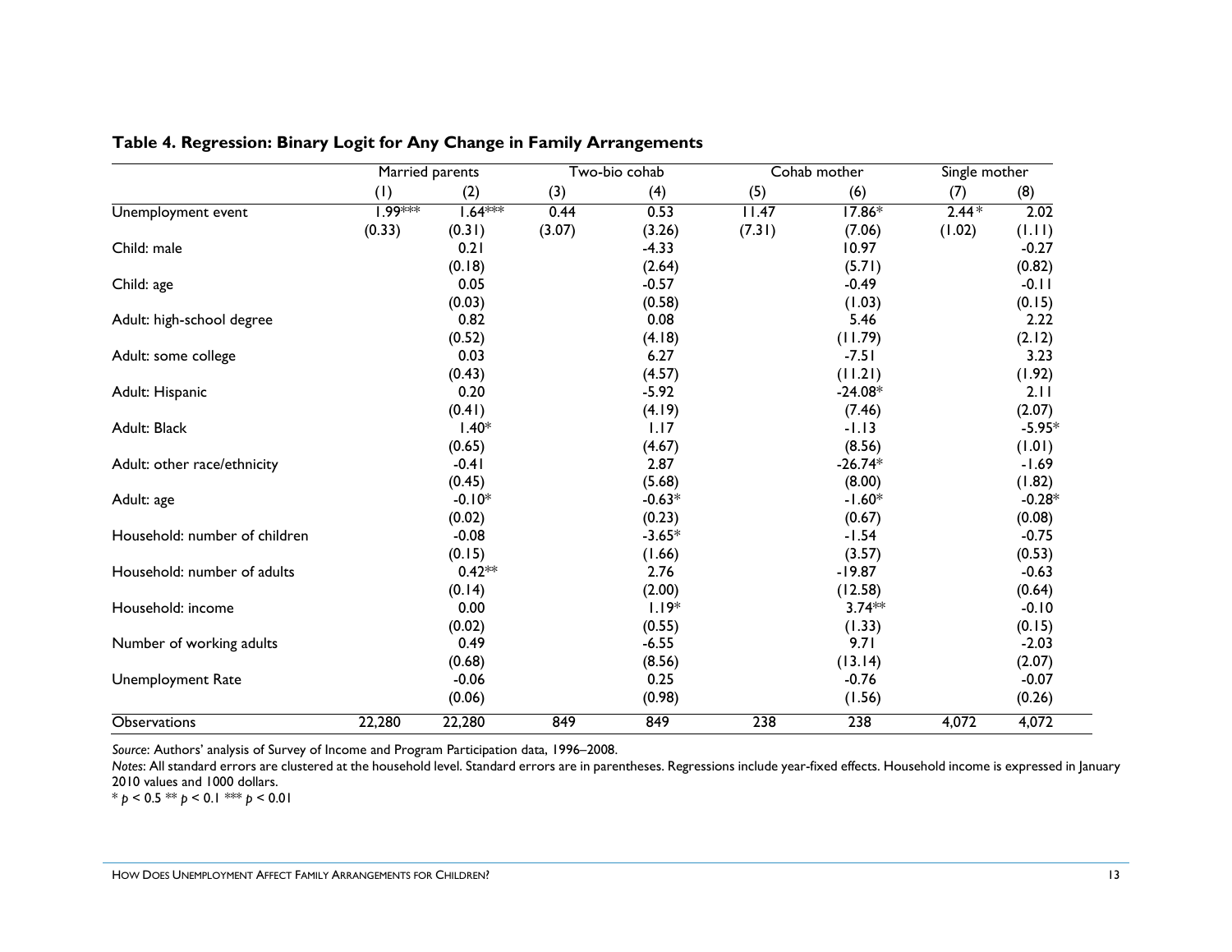|                                | Two-bio cohab |                    |                   | Cohab mother       | Single mother |                    |  |
|--------------------------------|---------------|--------------------|-------------------|--------------------|---------------|--------------------|--|
|                                | Union         | <b>Dissolution</b> | Union             | <b>Dissolution</b> | Union         | <b>Dissolution</b> |  |
| Unemployment event             | $-0.54$       | 1.23               | $\overline{3.14}$ | $13.98*$           | 0.75          | $1.59***$          |  |
|                                | (2.67)        | (2.15)             | (6.03)            | (6.56)             | (1.06)        | (0.61)             |  |
| Child: Male                    | $-2.27$       | $-2.11$            | 0.71              | $10.27*$           | $-0.60$       | 0.30               |  |
|                                | (2.13)        | (1.94)             | (4.17)            | (5.00)             | (0.79)        | (0.25)             |  |
| Child: Age                     | $-0.58$       | 0.03               | $-0.13$           | $-0.43$            | $-0.08$       | $-0.02$            |  |
|                                | (0.49)        | (0.36)             | (0.66)            | (1.00)             | (0.14)        | (0.04)             |  |
| Adult: High school degree      | 1.94          | $-1.98$            | 5.30              | 0.96               | 3.37          | $-0.69$            |  |
|                                | (3.46)        | (2.80)             | (9.45)            | (9.22)             | (1.94)        | (0.50)             |  |
| Adult: Some college            | 2.20          | 3.91               | 4.75              | $-10.22$           | $4.23*$       | $-0.45$            |  |
|                                | (3.38)        | (3.10)             | (9.07)            | (8.53)             | (1.90)        | (0.48)             |  |
| Adult: Hispanic                | $-5.10$       | $-1.39$            | 35.22             | $-226.18*$         | 1.40          | 0.74               |  |
|                                | (4.13)        | (3.54)             | (27.33)           | (38.91)            | (1.67)        | (0.55)             |  |
| Adult: Black                   | 0.56          | 0.59               | $-148.66$         | 45.54              | $-7.33*$      | 0.34               |  |
|                                | (3.83)        | (2.61)             | (109.83)          | (27.20)            | (1.39)        | (0.42)             |  |
| Adult: Other race or ethnicity | $-2.17$       | 3.79               | $-147.71$         | 19.80              | $-4.03$       | $1.14*$            |  |
|                                | (5.14)        | (2.83)             | (109.17)          | (32.80)            | (2.40)        | (0.55)             |  |
| Adult: Age                     | $-0.24$       | $-0.38*$           | $-1.01$           | $-0.50$            | $-0.29*$      | $-0.00$            |  |
|                                | (0.20)        | (0.13)             | (0.86)            | (0.62)             | (0.08)        | (0.02)             |  |
| Household: Number of children  | $-2.19$       | $-1.38$            | 3.56              | $-5.59$            | $-0.75$       | $-0.04$            |  |
|                                | (1.41)        | (1.02)             | (3.72)            | (3.59)             | (0.52)        | (0.10)             |  |
| Household: Number of adults    | $-0.88$       | $2.98**$           | $-139.51$         | 25.26              | $-1.43*$      | $0.32*$            |  |
|                                | (2.09)        | (0.98)             | (97.06)           | (27.45)            | (0.66)        | (0.15)             |  |
| Household: Income              | $1.04*$       | 0.09               | 1.64              | 1.67               | $-0.12$       | 0.02               |  |
|                                | (0.44)        | (0.35)             | (1.43)            | (1.32)             | (0.15)        | (0.03)             |  |
| Number of working adults       | 3.63          | $-5.83$            | 9.02              | 2.65               | $-2.45$       | 0.32               |  |
|                                | (7.11)        | (3.68)             | (12.04)           | (12.82)            | (1.68)        | (0.54)             |  |
| Unemployment rate              | 0.35          | $-0.13$            | $-2.85$           | 1.54               | $-0.12$       | 0.05               |  |
|                                | (0.87)        | (0.40)             | (2.66)            | (1.27)             | (0.24)        | (0.08)             |  |
| <b>Observations</b>            | 849           | 849                | 238               | 238                | 4,072         | 4,072              |  |

#### **Table 5. Regression: Multinomial Logit for Type of Changes in Family Arrangements**

*Source*: Authors' analysis of Survey of Income and Program Participation data, 1996–2008.

Note: All standard errors are clustered at the household level. Standard errors are in parentheses. Regressions include year-fixed effects. Household income is expressed in January 2010 values and 1000 dollars.

\* *p* < 0.5 \*\* *p* < 0.1 \*\*\* *p* < 0.01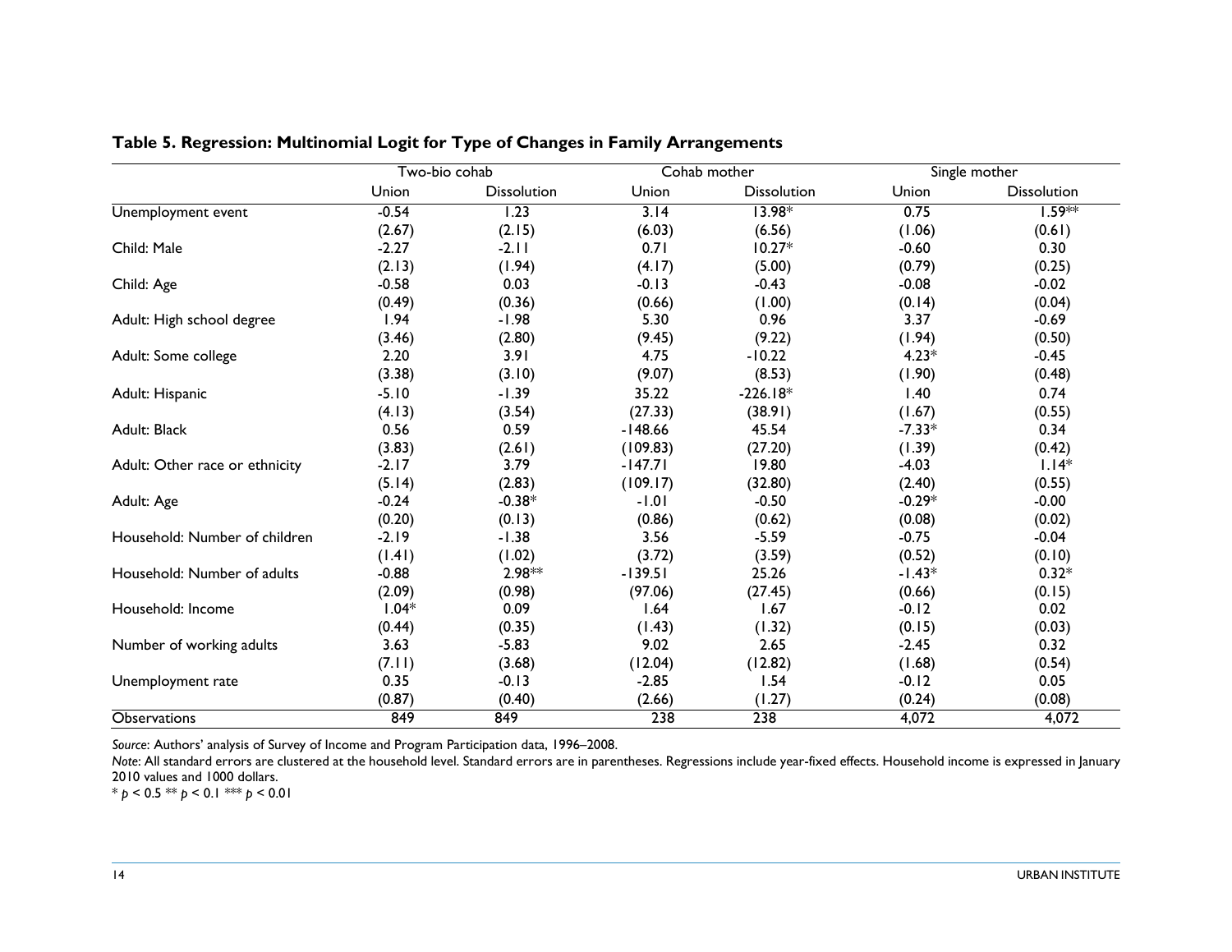|                                |         |                                   | <b>Binary Logit</b> |               |          | Multinomial Logit  |
|--------------------------------|---------|-----------------------------------|---------------------|---------------|----------|--------------------|
|                                |         | Any Change in Family Arrangements |                     |               | Union    | <b>Dissolution</b> |
|                                |         | Married parents                   |                     | Single mother |          | Single mother      |
| Unemployment event             | $2.82*$ | $2.69*$                           | 3.33                | 2.82          | $-1.03$  | $11.18***$         |
|                                | (1.32)  | (1.27)                            | (3.69)              | (3.82)        | (3.61)   | (2.77)             |
| Unemployment x high school     | $-0.56$ | $-0.74$                           | $-0.69$             | $-0.91$       | 1.84     | $-9.79*$           |
|                                | (0.80)  | (0.80)                            | (3.69)              | (3.76)        | (3.68)   | (2.41)             |
| Adult: High school degree      | 0.48    | 0.78                              | 2.38                | 2.91          | $-0.58$  | 0.29               |
|                                | (0.51)  | (0.46)                            | (2.39)              | (2.34)        | (0.79)   | (0.25)             |
| Child: Male                    |         | 0.21                              |                     | $-0.26$       | $-0.09$  | $-0.02$            |
|                                |         | (0.18)                            |                     | (0.82)        | (0.14)   | (0.04)             |
| Child: Age                     |         | $0.07*$                           |                     | $-0.12$       | 2.35     | $9.15***$          |
|                                |         | (0.03)                            |                     | (0.15)        | (2.90)   | (2.21)             |
| Adult: Hispanic                |         | 0.27                              |                     | 2.13          | 1.35     | 0.77               |
|                                |         | (0.42)                            |                     | (2.09)        | (1.69)   | (0.56)             |
| Adult: Black                   |         | $1.46*$                           |                     | $-5.93*$      | $-7.32*$ | 0.35               |
|                                |         | (0.66)                            |                     | (1.01)        | (1.39)   | (0.42)             |
| Adult: Other race or ethnicity |         | $-0.42$                           |                     | $-1.67$       | $-3.98$  | $1.15*$            |
|                                |         | (0.45)                            |                     | (1.84)        | (2.42)   | (0.54)             |
| Adult: Age                     |         | $-0.11*$                          |                     | $-0.27*$      | $-0.29*$ | 0.00               |
|                                |         | (0.02)                            |                     | (0.08)        | (0.08)   | (0.02)             |
| Household: Number of children  |         | $-0.08$                           |                     | $-0.79$       | $-0.77$  | $-0.05$            |
|                                |         | (0.15)                            |                     | (0.53)        | (0.52)   | (0.10)             |
| Household: Number of adults    |         | $0.47***$                         |                     | $-0.72$       | $-1.52*$ | $0.32*$            |
|                                |         | (0.14)                            |                     | (0.64)        | (0.66)   | (0.15)             |
| Household: Income              |         | $-0.01$                           |                     | $-0.08$       | $-0.10$  | 0.02               |
|                                |         | (0.03)                            |                     | (0.14)        | (0.15)   | (0.03)             |
| Number of working adults       |         | 0.52                              |                     | $-2.02$       | $-2.51$  | 0.34               |
|                                |         | (0.67)                            |                     | (2.08)        | (1.69)   | (0.54)             |
| Unemployment rate              |         | $-0.07$                           |                     | $-0.05$       | $-0.11$  | 0.05               |
|                                |         | (0.06)                            |                     | (0.26)        | (0.24)   | (0.08)             |
| Observations                   | 22,280  | 22,280                            | 4,072               | 4,072         | 4,072    | 4,072              |

**Table 6. Regression: Binary and Multinomial Logit for Changes in Family Arrangements with Education Interactions**

*Source*: Authors' analysis of Survey of Income and Program Participation data, 1996–2008.

Notes: All standard errors are clustered at the household level. Standard errors are in parentheses. Regressions include year-fixed effects. Household income is expressed in January 2010 values and 1000 dollars.

\* *p* < 0.5, \*\* *p* < 0.1, \*\*\* *p* < 0.01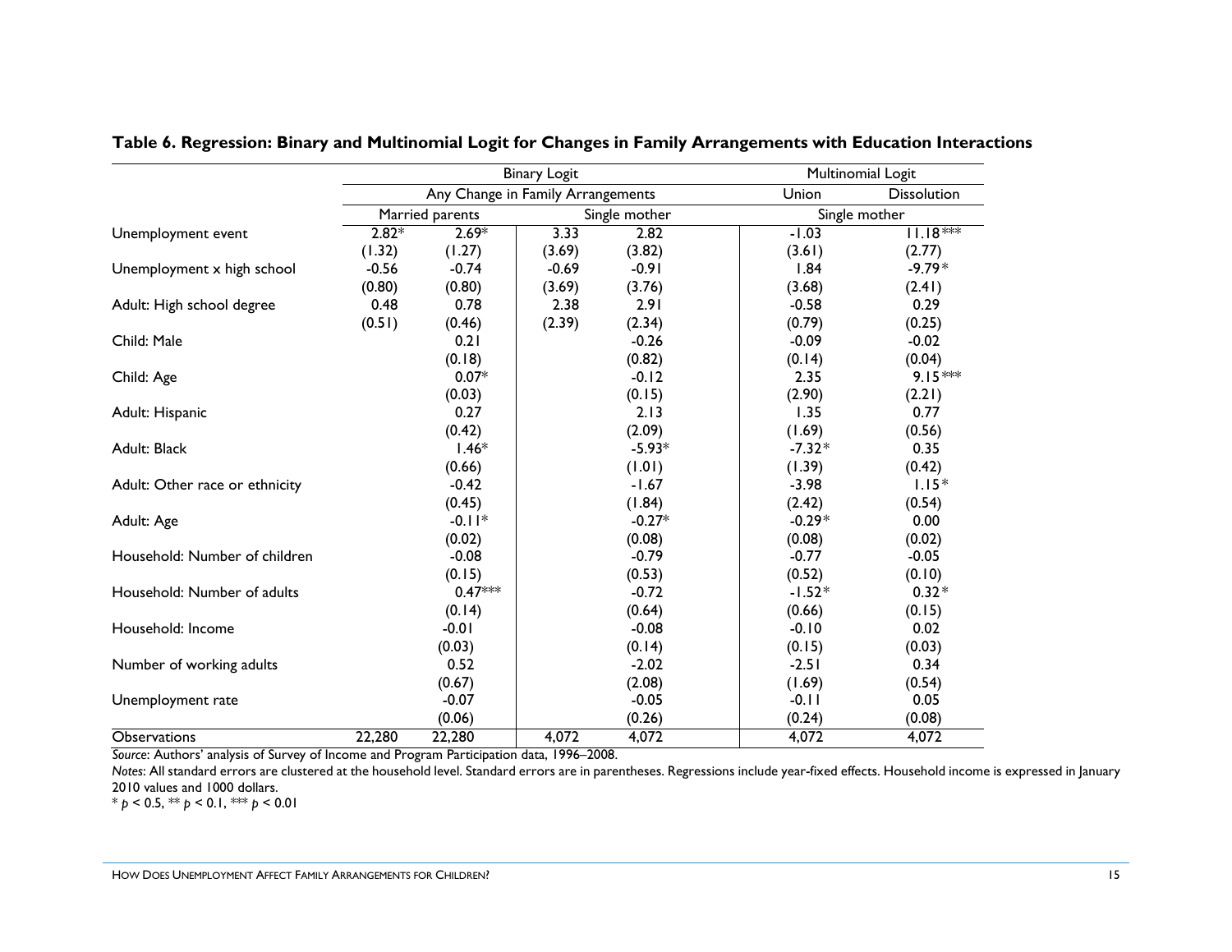### <span id="page-18-0"></span>**Robustness Checks and Other Considerations**

Our analysis focuses on comparing family arrangements 3 months before the unemployment event with family arrangements 9 months after. In doing so, we do not capture all changes that occur during these months. Specifically, if children experience multiple family transitions during that time, then our analysis misses such intermediate events. To understand the scope of this underreporting and how it might affect our results, we looked at the number of such multiple-transition events. There are only a few such cases and the percentage of them is slightly larger for children with an unemployment event, implying that our regression analysis is conservative in assessing the relationship between an unemployment event and family instability.

We also experimented with an alternative definition of unemployment. Specifically, we define an unemployment event as a situation in which the adult keeps looking for a new job for five months after job loss instead just one (if not having found a job in the meanwhile). We select five months to cover at least two SIPP waves of four months' length because respondents have a tendency to give the same answer to the employment status question for all months of a wave. Most results for this specification are similar to those presented here, with the exception of some results for initial family arrangements with small cases.

# <span id="page-18-1"></span>**Conclusion**

This paper examines whether parental job loss affects family arrangements for families with children. Our results suggest that children who experience an unemployment event in their families are also more likely to see a destabilizing change in family arrangements in subsequent months, irrespectively of the initial family arrangement. For children initially living with their single mothers, these negative consequences seem to be concentrated among mothers with no high school degree. These results provide a potential link between parental job loss and well-being of children through changes in family arrangements.

Our results suggest that the negative consequences of losing a job extend beyond the well-being of the unemployed parent and affect other members of a family. Family instability brought on by a parent's job loss can have negative consequences for children over and above the loss of economic resources if they experience instability as stressful and problematic as a large, growing body of evidence suggests (Sandstrom and Huerta 2013). Moreover, the new family arrangement itself can be less conducive to the child's development.

Some policy implications follow from these findings. First, government programs geared toward the unemployed or families in fragile economic situations could include services that help stabilize families with young children. Such services could include psychological counseling for parents and children performed by social workers. These counseling services could help the adult who has lost a job to cope with the new situation and provide strategies for adults living in the household to be supportive in such a situation. These services could also reach out to children in such families to help them understand the changed situation.

Two government programs would be especially well-suited to target some of their resources toward families with young children: the unemployment insurance (UI) program and Temporary Assistance for Needy Families (TANF). The UI program provides cash benefits to unemployed workers. Some states give out higher benefits for dependents in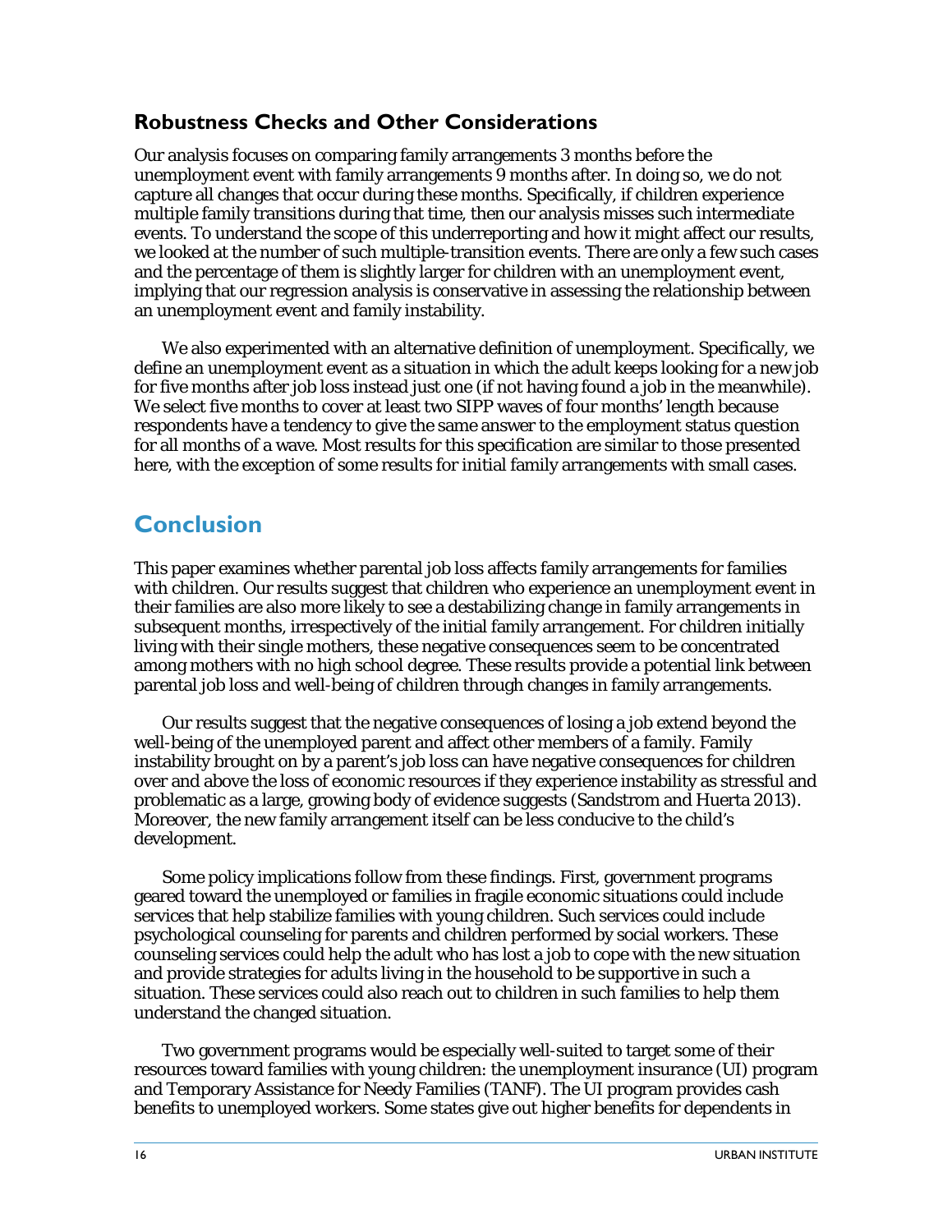recognition of the higher needs of these families, and an expansion of the dependent allowance could help to buffer the income loss. A similar situation exists for TANF, which provides cash benefits to families with dependent children. Although the program provides important benefits, its focus on cash benefits could be extended to include counselling services.

A related aspect concerns requirements to become or remain eligible for such programs. Requirements for remaining eligible include, for instance, documentation of work search efforts for UI and work requirements for TANF recipients. They provide strong incentives to find employment for beneficiaries, but they can also induce stress because failure to comply with these rules may lead to reduction or termination of benefits.

In terms of eligibility criteria, one possibility to support families with young children hit by unemployment could be to define less stringent requirements for them, such as making those seeking part-time work more generally eligible. In 2012, only eight states provided equal access to UI benefits for part-time workers; another 18 states provided access to some but not all part-time workers, (e.g., those with disabilities) (Lindner and Nichols 2012). Changing such eligibility rules could significantly boost recipiency rates among the unemployed, especially those with small children.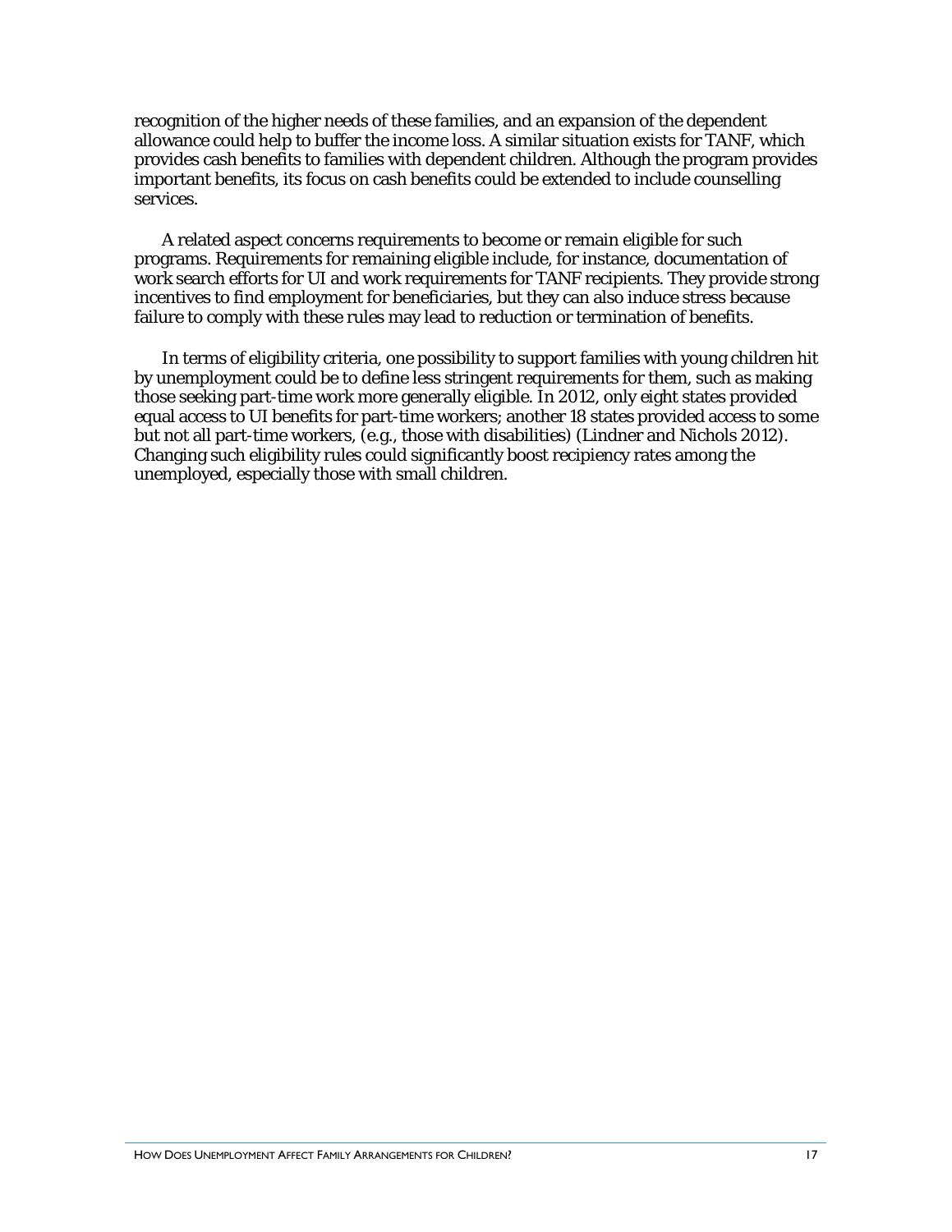## <span id="page-20-0"></span>**References**

- Amato, Paul R. 2000. "The Consequences of Divorce for Adults and Children." *Journal of Marriage and Family* 62 (4): 1269–87.
- Artis, Julie E. 2007. "Maternal Cohabitation and Child Well-Being among Kindergarten Children." *Journal of Marriage and Family* 69 (1): 222–36.
- Brown, Susan L. 2004. "Family Structure and Child Well-Being: The Significance of Parental Cohabitation." *Journal of Marriage and Family* 66 (2): 351–67.
- Danziger, Sheldon, Koji Chavez, and Erin Cumberworth. 2012. *Poverty and the Great Recession.* Stanford, CA: Stanford Center on Poverty and Inequality, [https://www.stanford.edu/group/recessiontrends/cgi-bin/web/sites/all/themes/barron/pdf/P](https://www.stanford.edu/group/recessiontrends/cgi-bin/web/sites/all/themes/barron/pdf/Poverty_fact_sheet.pdf) [overty\\_fact\\_sheet.pdf.](https://www.stanford.edu/group/recessiontrends/cgi-bin/web/sites/all/themes/barron/pdf/Poverty_fact_sheet.pdf)
- Kalil, Ariel, and Kathleen M. Ziol-Guest. 2005. "Single Mothers' Employment Dynamics and Adolescent Well-Being." *Child Development* 76: 196–211.
- Kamp Dush, Claire M. 2009. "An Examination of Child Well-Being in Stable Single-Parent and Married Families." In *Marriage and Family: Perspectives and Complexities,* edited by H. Elizabeth Peters and Claire M. Kamp Dush. New York: Columbia University Press.
- Lindner, Stephan, and Austin Nichols. 2012. *How do Unemployment Insurance Modernization Laws Change the Number and Composition of Eligible Workers?* Working Paper. Washington, DC: Urban Institute.
- London, Rebecca A., and Robert W. Fairlie. 2008. "Economic Conditions and Children's Living Arrangements." In *Working and Poor: How Economic and Policy Changes Are Affecting Low-Wage Workers,* edited by Rebecca M. Blank, Sheldon Danziger, and Robert F. Schoeni, 233–262. New York: Russell Sage Foundation.
- McKernan, Signe-Mary, Caroline Ratcliffe, C. Eugene Steuerle, and Sisi Zhang. 2014. *Impact of the Great Recession and Beyond: Disparities in Wealth Building by Generations and Race.* Working Paper. Washington, DC: Urban Institute.
- Ruhm, Christopher J. 2000. "Are Recessions Good for Your Health?" *The Quarterly Journal of Economics* 115 (2): 617–50.
- Sandstrom, Heather, and Sandra Huerta. 2013. *The Negative Effects of Instability on Child Development: A Research Synthesis.* Low-Income Working Families Discussion Paper No. 3. Washington, DC: Urban Institute.
- Seltzer, Judith A. 1994. "Consequences of Marital Dissolution for Children." *Annual Review of Sociology* 20 235–66.
- Stevens, Ann Huff, and Jessamyn Schaller. 2011. "Short-Run Effects of Parental Job Loss on Children's Academic Achievement." *Economics of Education Review* 30: 289–99.
- Sullivan, Daniel, and Till von Wachter. 2009. "Job Displacement and Mortality: An Analysis Using Administrative Data." *Quarterly Journal of Economics* 124 (3): 1265–1306.
- White, Lynn, and Stacy J. Rogers. "Economic Circumstances and Family Outcomes: A Review of the 1990s." *Journal of Marriage and Family* 62 (4): 1035–51.